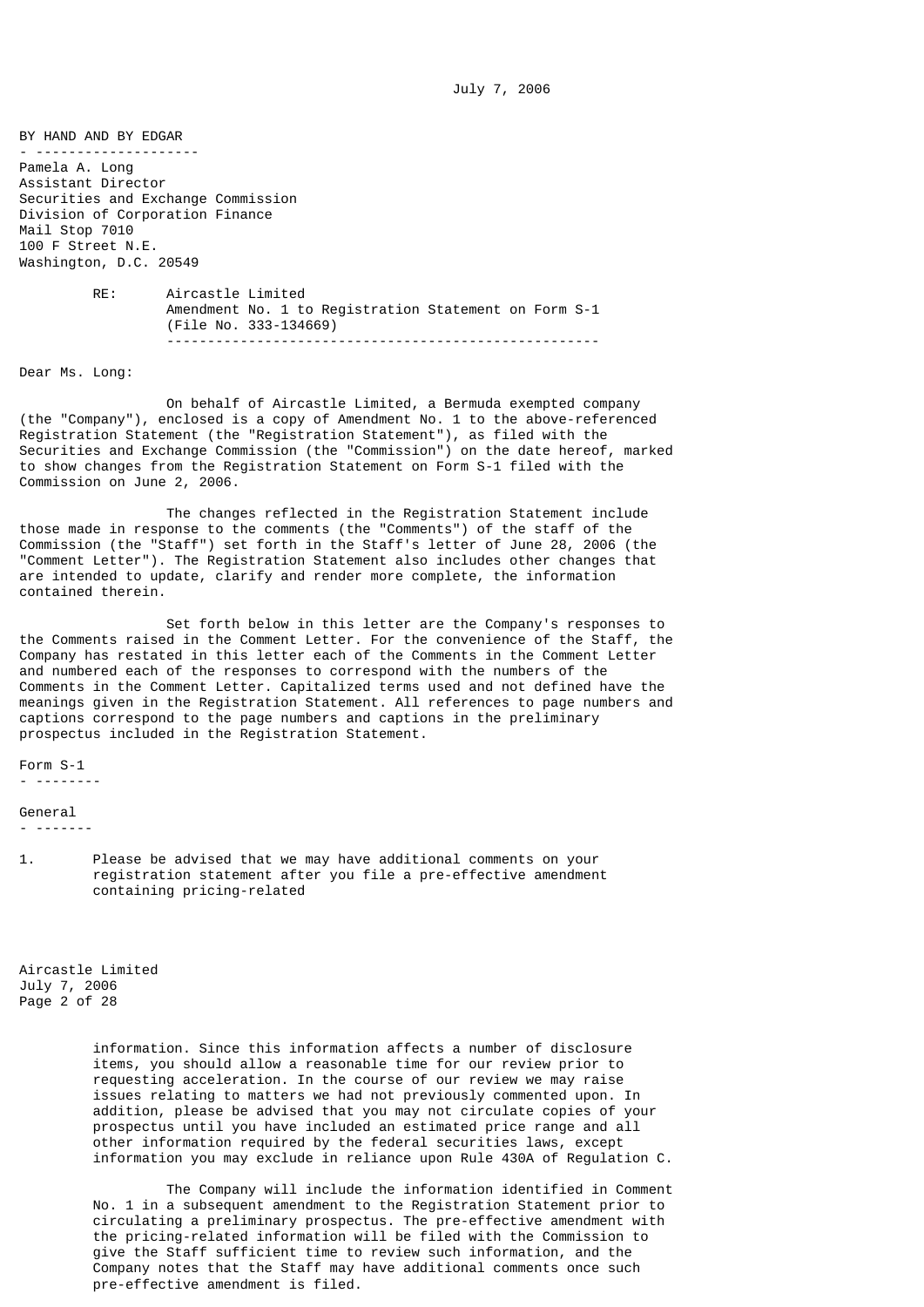2. Please provide us with copies of any artwork or other graphics you intend to use in your prospectus. Please be advised that we may have comments and you may want to consider waiting for our comments before printing and circulating these materials.

> Copies of all artwork to be contained in the prospectus will be supplementally submitted to you as soon as practicable and prior to circulating preliminary prospectuses. The Company notes that the Staff may have comments that could result in material revisions to the Company's artwork.

3. We note the comparative and factual assertions throughout your prospectus as to information related to your industries. Please advise us as to whether your basis for these assertions is based on the most recently available data and, therefore, is reliable. In addition, if you funded or were otherwise affiliated with any sources that you cite, please disclose this fact. Otherwise, please confirm to us that your sources are widely available to the public. If any of the sources are not publicly available, please either file consents or explain to us why you are not required to do so under Rule 436 of Regulation C and Section 7 of the Securities Act.

> In response to the Staff's comment, the Company has filed consents as Exhibits to the Registration Statement. The Company supplementally advises the Staff that the Company believes that its assertions are based on current available data and the Company has not funded and is not affiliated with any of the sources cited in the prospectus.

Table of Contents

- -----------------
- 4. We note the statement that investors should rely only on information set forth in your prospectus. If you intend to use any free writing prospectuses, you should remove this statement when you have a Section 10 prospectus available, as you will be liable for and investors will be entitled to rely upon that information.

Aircastle Limited July 7, 2006 Page 3 of 28

 The disclosure in the "Table of Contents" section has been revised in response to the Staff's comment.

5. Please provide us with a copy of the consent disclosed in the second paragraph.

> The Company is submitting to you supplementally as Annex A, a copy of the consent referred to in Comment No. 5.

Prospectus Summary, page 1 - --------------------------

6. The disclosure under the headings "Aircastle Limited," "Competitive Strengths," and "Growth Strategy" merely repeats the disclosure set forth in your Business section under similarly-titled headings. Your summary should provide a brief overview of the most important aspects of your business and offering. Please revise accordingly.

> The disclosure in the summary has been revised in response to the Staff's comment.

Aircastle Limited, page 1 - -------------------------

7. We note the disclosure in the fourth paragraph of the first paragraph that your lessees are "generally responsible for maintaining the aircraft." We also note the disclosure in risk factor 20, in particular in the third and fourth paragraphs. Please revise your disclosure here and elsewhere in your prospectus to clarify your obligations with respect to maintenance of the aircraft.

> The disclosure on pages 1, 46 and 81 has been revised in response to the Staff's comment.

8. We note the disclosure in the first sentence of the third paragraph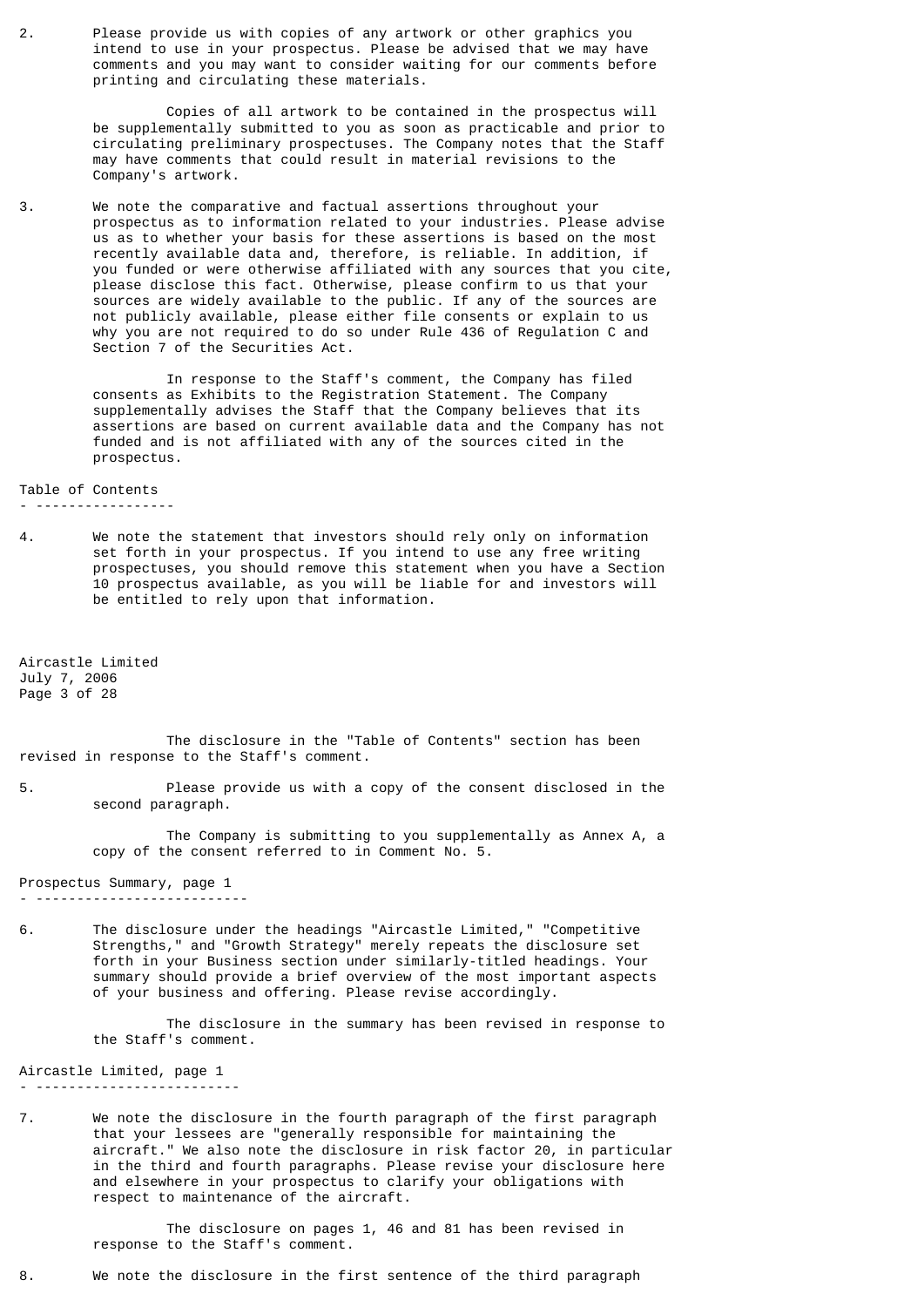regarding the dividends paid from your earnings. Please explain what you mean by earnings. In this regard, we note the disclosure in the section entitled "Reinvest amounts approximately equal to non-cash depreciation expense..." on page 3 and in the second to last sentence of the section entitled "Dividend Policy" on page 6.

 The disclosure throughout the prospectus has been revised in response to the Staff's comment.

9. Please either delete the statement in the fifth sentence of the third paragraph that you structured your securitization to "pay predictable dividends" or demonstrate your ability to pay predictable dividends. Please also clarify what you mean by the term "predictable."

> The disclosure on pages 1-2 has been revised in response to the Staff's comment.

Aircastle Limited July 7, 2006 Page 4 of 28

10. We note the disclosure in the last sentence of the third paragraph. We also note similar disclosure elsewhere in your prospectus, including in risk factor eight on page 13 and in the section entitled "Dividend Policy" on pages 6 and 42. Please disclose, if true, that the dividend paid in 2006 is not indicative of the amount of dividends you will pay in the future.

> The disclosure on pages 2, 5, 12 and 39 has been revised in response to the Staff's comment.

Competitive Strengths, page 2 - -----------------------------

Diversified portfolio of high-quality aircraft, page 2 - ------------------------------------------------------

11. Please explain how your portfolio is diversified with respect to "asset type."

 The disclosure on pages 2 and 81 has been revised in response to the Staff's comment.

Disciplined acquisition approach and broad sourcing network, page 2 - -------------------------------------------------------------------

12. Please explain the meaning of "jurisdiction favorability." Please also explain how you are able to "execute acquisitions expeditiously and without financing contingencies.'

> The disclosure on pages 2 and 82 has been revised in response to the Staff's comment.

Scaleable business platform, page 2 - -----------------------------------

13. Please explain the basis for the statement that your asset management systems are "state-of-the-art." Please also explain how the platform design enables you to grow your revenues and asset base without a proportional increase in costs.

> The disclosure on pages 2 and 82 has been revised to replace the term "state-of-the-art" with a term which the Company believes to be a better description of its asset management systems, and to explain how the platform design enables the Company to grow its revenues and asset base without a proportional increase in costs.

Innovative long-term debt financing structure, page 2 - -----------------------------------------------------

14. Please explain the benefit of "constant leverage."

 The Company has deleted references in the prospectus to "constant leverage."

15. We note that you use the term "Securitization No. 1" here and throughout your Prospectus Summary section, yet the term is not defined. Please ensure that all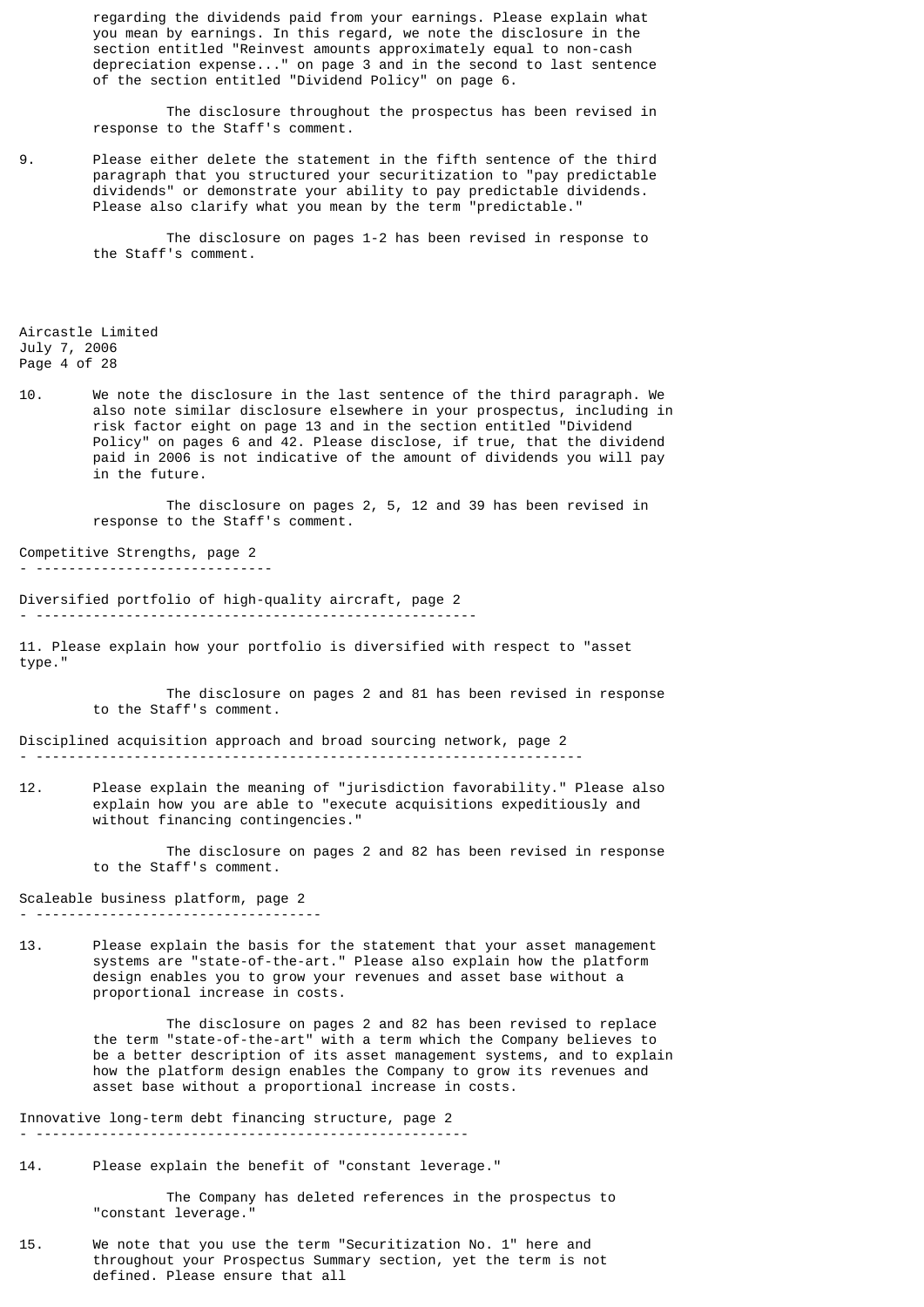Aircastle Limited July 7, 2006 Page 5 of 28

> defined terms throughout your prospectus are defined where first used and that you only define terms once where they are first used. Please revise accordingly.

> The disclosure throughout the prospectus has been revised in response to the Staff's comment.

Industry Trends, page 3 - -----------------------

Improving lease rates, page 4

- -----------------------------

16. Please disclose the negative factors associated with increasing lease rate factors. For example, will lessees consider purchasing than leasing if the factor is too high?

> The disclosure on page 3 has been revised in response to the Staff's comment.

Recent Securitization, page 4

- -----------------------------

17. Please explain "securitization" as investors may not be familiar with this type of financing. Please also explain what you mean by "fixed rate financing cost."

> The disclosure on page 1 has been revised in response to the Staff's comment.

Summary Consolidated Financial Information, page 8 - --------------------------------------------------

18. Please provide an additional column to your capitalization table in note 2, which is labeled as further adjusted or something similar. Similar to the capitalization table on page 43, the additional column should include the effects of your offering; whereas, the adjusted pro forma column should show the pro forma effects of all other adjustments excluding your offering.

> The disclosure on page 9 has been revised in response to the Staff's comment.

Risk Factors, page 11 - ---------------------

19. Please delete the last sentence of the introductory paragraph. In this regard, we note that you must disclose all risks you believe are material at this time and may not qualify your disclosure by referring to unknown risks or risks that may become material. Refer to Staff Legal Bulletin No. 7A, sample comment #30.

> The disclosure on page 10 has been revised in response to the Staff's comment.

20. Please revise your risk factors to remove the phrases "we cannot assure," "there can be no assurance," and other similar phrases. In this regard, we note that the

Aircastle Limited July 7, 2006 Page 6 of 28

> actual risk is that the event will occur, not your inability to prevent it. See, for example and without limitation, risk factors one, eight, 10, 16, 20, 22, 24, 26, 28, 31, 36, 45, 46, 54 and 55.

 The disclosure in the "Risk Factors" section has been revised in response to the Staff's comment.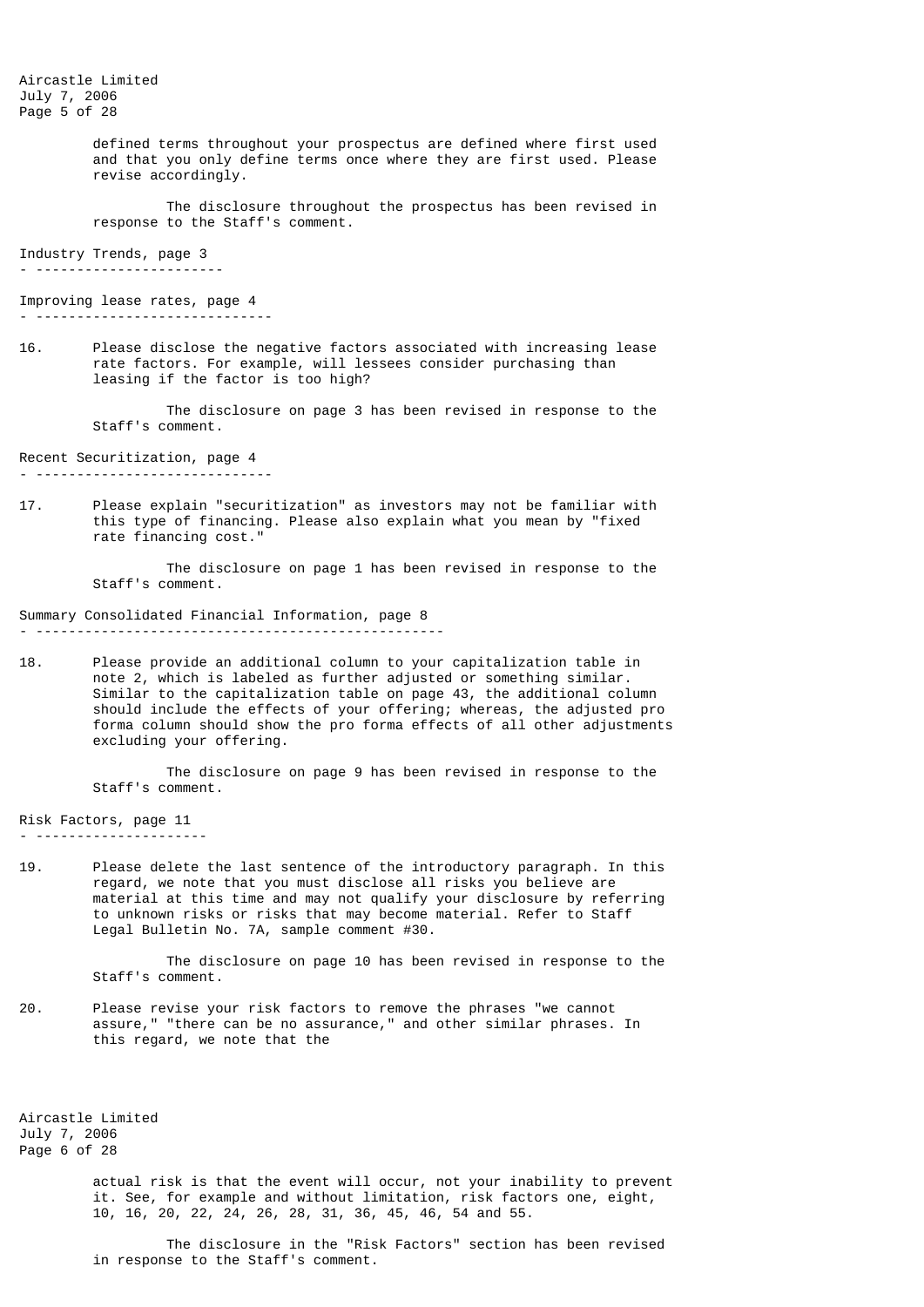21. Many of your risk factors in this section are repetitive, in that they repeat risks and/or disclosure discussed elsewhere in this section. Your risk factors should describe a genuine risk which is prominently expressed with only enough other information included to place the risk in context. Please review all of your risk factors and revise accordingly.

> The disclosure in the "Risk Factors" section has been revised in response to the Staff's comment.

22. Item 503(c) of Regulation S-K states that issuers should not "present risk factors that could apply to any issuer or any offering." Certain of your risk factors could apply to many issuers in your industry and in other industries. See, for example, risk factors three, nine, 11, 13, 16, 24 and 57. Please explain how these risk factors specifically apply to your company or your offering.

> The Company has deleted risk factors 3, 9, 13 and 57 and revised risk factors 16, 24 and others in response to the Staff's comment. The Company believes that risk factor 11 is specifically relevant to the Company's operations.

An increase in our borrowing costs..., page 13 - ----------------------------------------------

23. Please discuss your annual debt obligations and the impact of a 1% increase in interest rates on these obligations.

 In response to the Staff's comment, the Company has revised the disclosure on pages 11 and 12 to include the impact of a 1% increase in interest rates on the Company's debt obligations.

Departure of key officers..., page 13 - -------------------------------------

24. All companies rely on their key personnel. Please explain how this specific risk applies to your company. For example, do you lack employment contracts with any of your key personnel? Are any of your key personnel planning to retire or nearing retirement age?

> The Company has revised the disclosure on page 12 to clarify how the risk applies to the Company.

The concentration of aircraft types..., page 17

- -----------------------------------------------
- 25. Please clarify the risk discussed in the first sentence of the second paragraph.

Aircastle Limited July 7, 2006 Page 7 of 28

> The disclosure on pages 15 and 16 has been revised in response to the Staff's comment.

If the ownership of our common shares..., page 31 - -------------------------------------------------

26. Please revise to disclose the actual risk to an investor, namely the risk that your controlling stockholder may prevent or frustrate attempts to effect a transaction that is in the best interests of other stockholders, or may cause your company to take action that is not in the best interests of other stockholder. Please comply with this comment in risk factor 43.

> The disclosure on pages 28-29 has been revised in response to the Staff's comment.

Market and Industry Data and Forecasts, page 40 - -----------------------------------------------

27. We note the statements in the last sentence of each of the second and third paragraphs regarding the fact that certain information has not been verified. Please be advised that you are responsible for the entire content of your prospectus and cannot include language that may be interpreted as a disclaimer of the information in your prospectus. Please revise to remove these statements.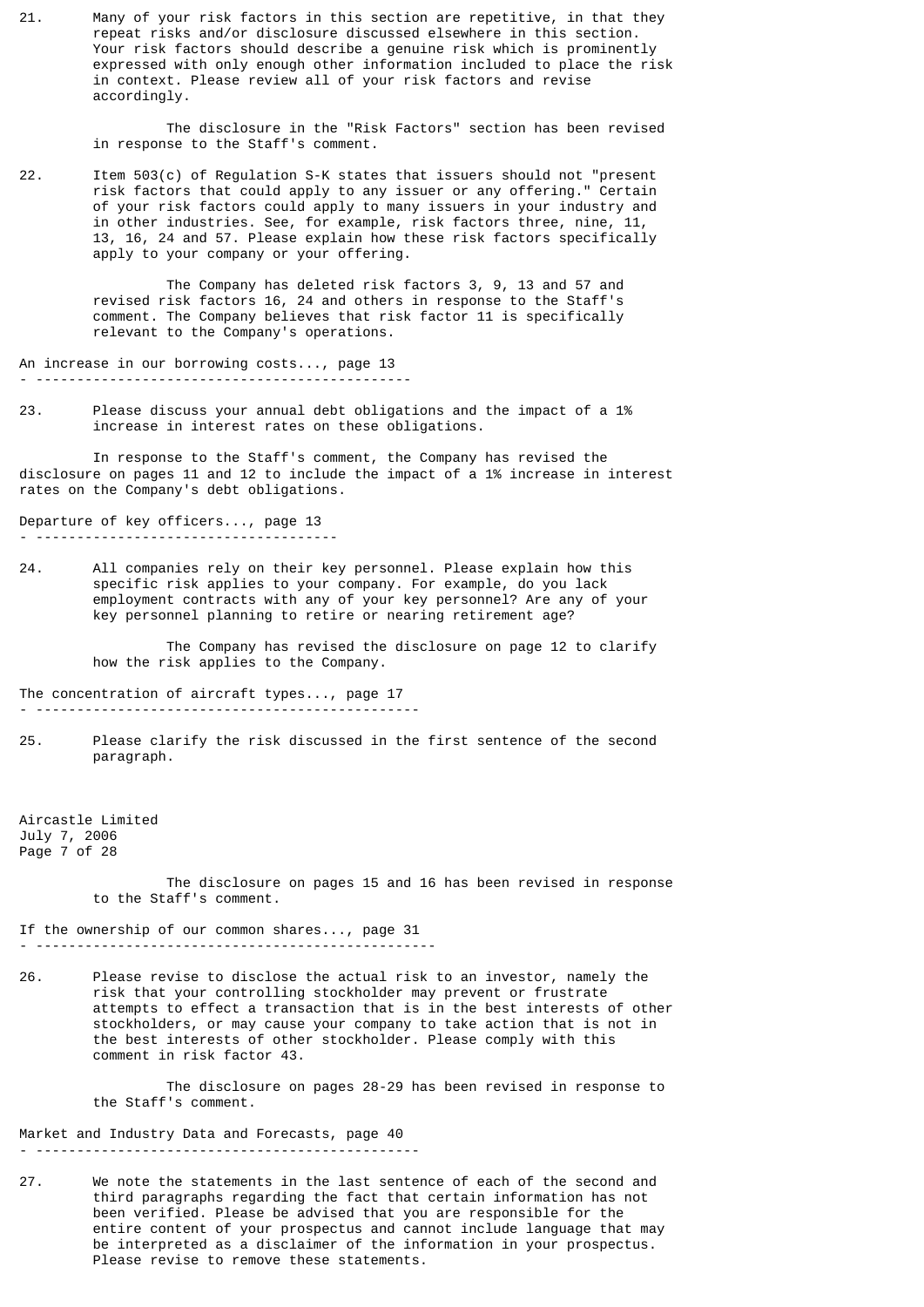The disclosure on page 37 has been revised in response to the Staff's comment.

Use of Proceeds, page 41 - ------------------------

28. Please revise the third sentence of the first paragraph to disclose the amount of proceeds that will be used to repay indebtedness. Please also comply with this comment in the section entitled "Use of Proceeds" on page 6.

 The Company currently is unable to calculate how much debt will be outstanding under Credit Facility No. 2 upon the completion of this offering and therefore is unable to quantify the amount of proceeds that will be used to repay indebtedness. Credit Facility No. 2 is a revolving credit facility pursuant to which the Company may borrow additional funds at any time up to a maximum amount. However, the Company will disclose the amount of proceeds that will be used to repay indebtedness in "Use of Proceeds" section in a subsequent amendment to the Registration Statement prior to the time the preliminary prospectus is circulated to potential investors.

29. We note the disclosure in the last paragraph. Please explain the circumstances under which you would use a portion of the proceeds to acquire aviation assets. See Instruction 7 to Item 504 of Regulation S-K. Please also state the amounts and sources of other funds needed to acquire these assets, as it appears that material amounts of other funds will be necessary for this propose. See Instruction 3 to Item 504 of Regulation S-K.

Aircastle Limited July 7, 2006 Page 8 of 28

- ------------------------

 The disclosure on page 38 has been revised in response to the Staff's comment.

Dividend Policy, page 42

- 30. You state that you expect to pay substantially all of your earnings to your stockholders as dividends. Please disclose in greater detail what this means. Please provide the following disclosures regarding your dividend policy:
	- o Please discuss the risks and limitations of your policy. This should include a clear statement that your dividends may not be paid in accordance with your policy. You should also disclose the consequences of not investing your earnings in future growth as well as the consequences of not using your earnings towards provisions for unexpected cash needs;
	- o Please disclose whether you intend to borrow to pay dividends according to your stated policy if you do not have the cash necessary to pay the intended dividends, as well as the risks and possible outcomes if expected results are not achieved; and
	- o You disclose that certain current debt arrangements restrict you from paying dividends after your offering if you are in default. Please state whether based on your forward-looking operating results and expected cash flows, you expect to be in compliance with these debt covenants, for which noncompliance could lead you to be in default.

 The disclosure on pages 1, 5 and 39 has been revised in response to the Staff's comment.

31. We note the disclosure in the first paragraph. Please explain how you intend to finance this dividend.

> The disclosure on page 39 has been revised in response to the Staff's comment.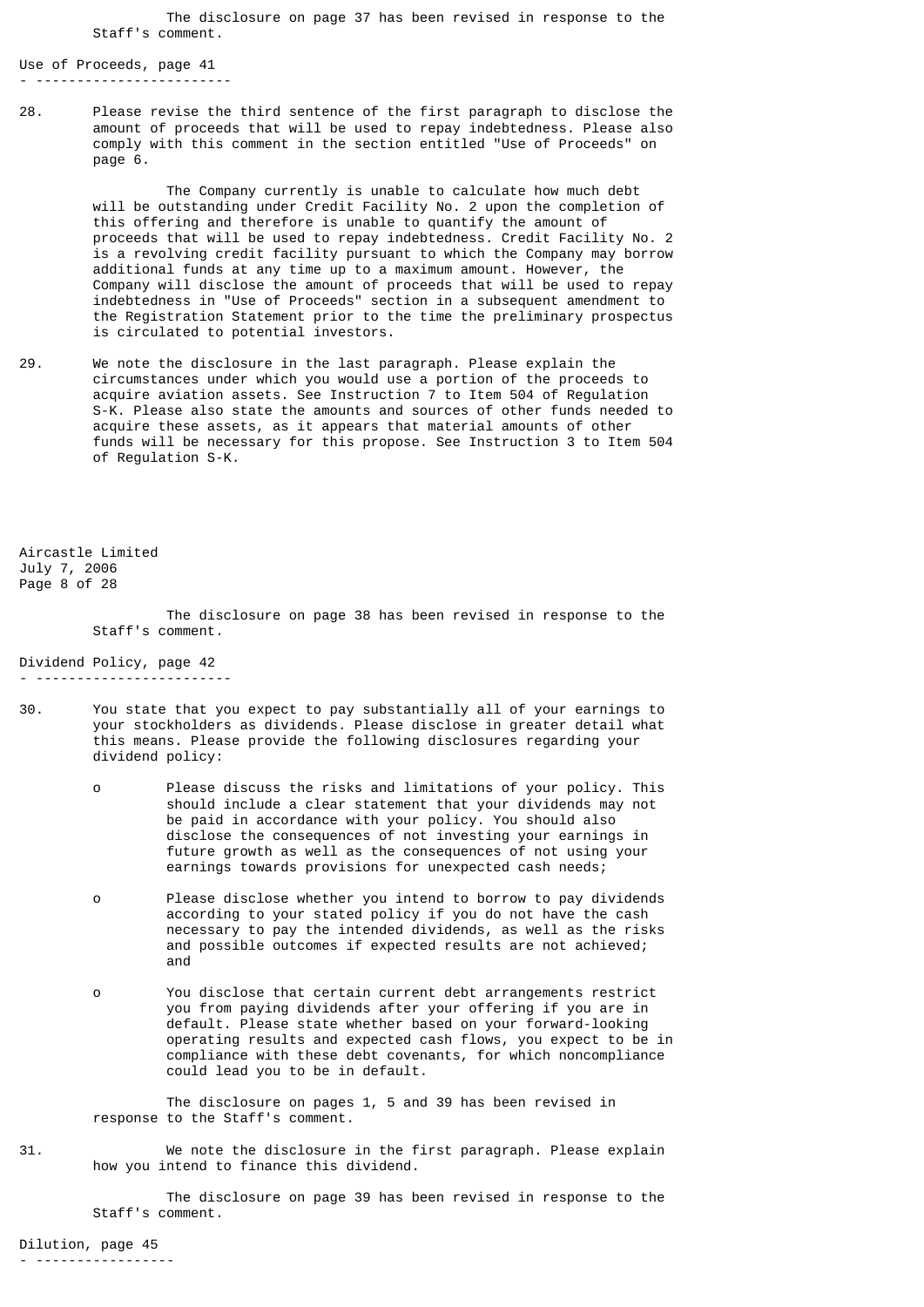32. We note the table on page 46. Please be advised that this table must include any shares that your officers, directors, and affiliated persons have the right to acquire. Please revise accordingly. See Item 506 of Regulation S-K.

> The Company supplementally informs the Staff that no officers, directors and affiliated persons have the right to acquire any shares.

Aircastle Limited July 7, 2006 Page 9 of 28

Management's Discussion and Analysis - ------------------------------------

Finance, page 52

- ----------------

33. We note the disclosure in the last sentence of the second paragraph. Please explain what you mean by "residual economic interests."

> In response to the Staff's comment, the Company has revised the disclosure on page 50 to eliminate the term "residual economic interests" and to clarify its remaining economic interests in Portfolio No. 1.

34. We note the disclosure in the first sentence of the third paragraph. Please explain what you mean by "pool balance of the certificates."

> In response to the Staff's comment, the Company has deleted the reference to "pool" balance throughout the prospectus and replaced it with "outstanding principal balance" of the certificates or similar terms to clarify the disclosure.

Revenues and Contribution Margin, page 53 - -----------------------------------------

35. Your current presentation of total contribution margin appears to constitute a non-GAAP financial measure. Please remove the total amounts, or provide the disclosures required by Item 10(e) of Regulation S-K. Refer to Question 21 of our FAQ Regarding the Use of Non-GAAP Financial Measures dated June 13, 2003.

> In response to the Staff's comment, the Company has removed the total amounts of contribution margin from the tables on pages 51, 53 and 54.

Liquidity and Capital Resources, page 60 - ----------------------------------------

36. Please include a detailed discussion of the significant expected uses of cash, including planned amounts for the acquisition and improvement of flight equipment. Refer to Item 303(a)(1) and (2) of Regulation S-K.

> The Company has revised the disclosure on page 58 in response to the Staff's comment.

Credit Facilities, page 62 - --------------------------

- 37. We note the disclosure in the second paragraph on page 63. Please
	- explain "repurchase agreements" as investors may not be familiar with this type of financing.

 In response to the Staff's comment, the Company has revised the disclosure on page 59 to include an explanation of repurchase transactions.

Aircastle Limited July 7, 2006 Page 10 of 28

38. We note the disclosure in the table on page 63. Please either revise the table or provide footnote disclosure to reflect the recent changes to your credit facilities.

In response to the Staff's comment, the Company has revised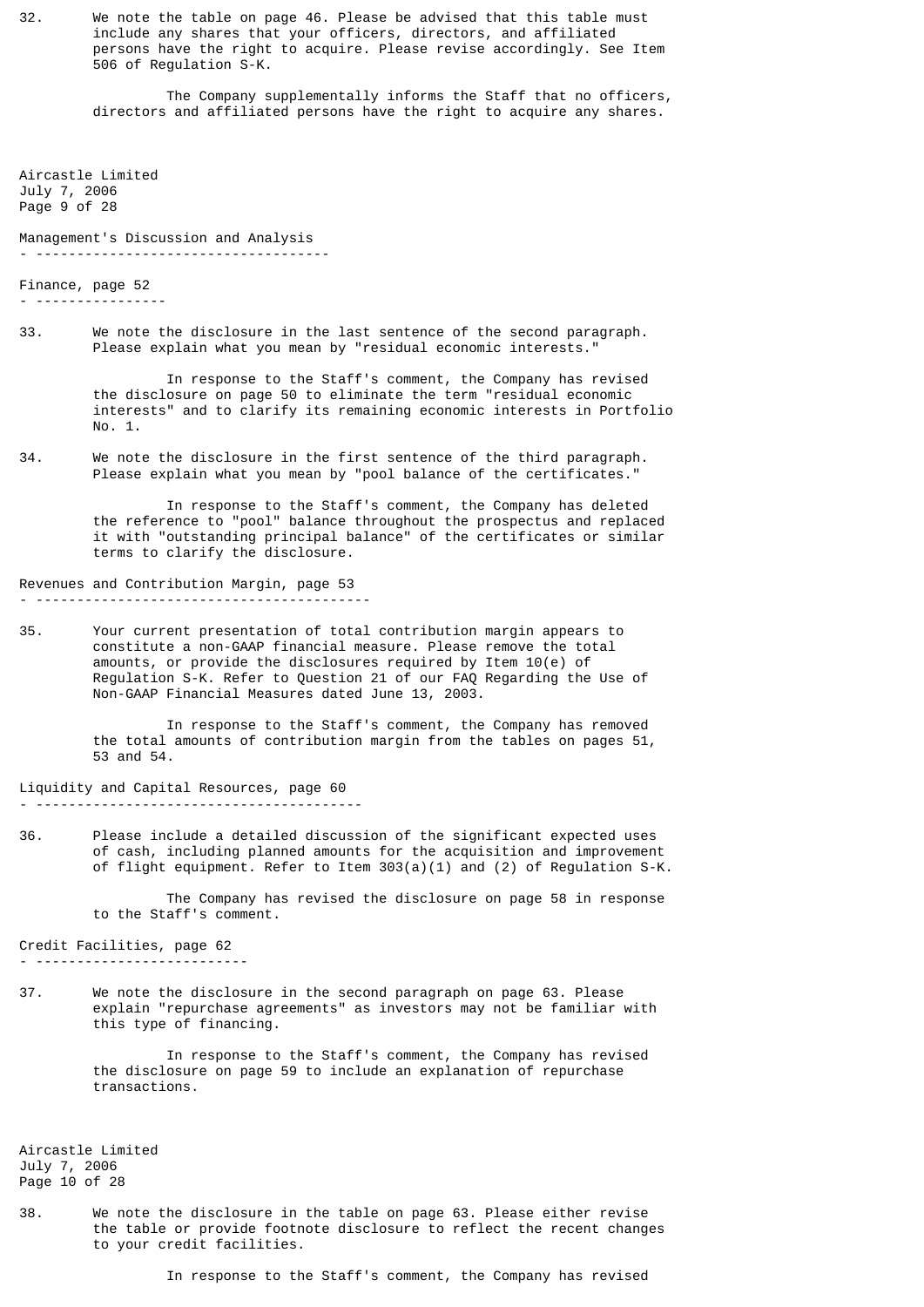the table on page 60 to reflect recent changes to its credit facilities.

Contractual Obligations, page 64 - --------------------------------

39. We note that your contractual obligations have changed since March 31, 2006 and will change upon the application of the proceeds of your offering. Please either provide a pro forma table of contractual obligations taking the changes into account or provide clear disclosure in this section regarding the impact of the changes on your contractual obligations.

> In response to the Staff's comment, the Company has added on page 63 a pro forma table of contractual obligations as of March 31, 2006, taking into account changes to its contractual obligations subsequent to that date and the application of the proceeds of the offering.

Foreign Currency Risk and Foreign Operations, page 67 - -----------------------------------------------------

40. It appears that the US Dollar is the functional currency for all of your operations. Given that you have branch offices in Ireland and Singapore, you incur Euro and Singapore dollar denominated expenses, and the majority of your revenues recorded are denominated from Europe and Asia, please tell us how you determined it is appropriate to use the US Dollar as the functional currency for your offices and operations in Ireland and Singapore in accordance with paragraphs 5 through 10 of SFAS 52.

> The Company advises the Staff that it has determined that the functional currency of the branch offices in Ireland and Singapore are the same as the parent's (the Company's) functional currency as the foreign operations are a direct and integral component or extension of the parent company's operations as defined in paragraph 5 of SFAS 52. Significantly, all Company revenues (including branch revenues), except one Euro denominated lease, are denominated in US Dollars. All Company debt and interest expenses are denominated in US Dollars. All aircraft purchases are denominated in US Dollars. The remaining local currency expenses are not material.

Business, page 82

- -----------------

41. Please disclose the information required by Item  $101(c)(vii)$  of Regulation S-K. In this regard, we note the disclosure in Note 4 to your financial statements.

> The disclosure on page 86 has been revised in response to the Staff's comment.

Aircastle Limited July 7, 2006 Page 11 of 28

42. We note disclosure in risk factor 27 regarding the general financial condition of many of your lessees. Please disclose whether you target this type of lessee and why future lessees are likely to continue to be in a weak financial condition and suffer liquidity problems.

> The disclosure on page 81 has been revised in response to the Staff's comment.

Acquisitions, page 86 - ---------------------

43. We note the disclosure in risk factor 15. Please explain why the aircraft that you acquire are of such an age. Please also clarify the parties from whom you acquire aircraft. In this regard, please disclose whether you acquire any aircraft from affiliates.

> The disclosure on page 85 has been revised in response to the Staff's comment.

Government Regulation, page 91 - ------------------------------

44. Please revise this section to discuss the regulatory requirements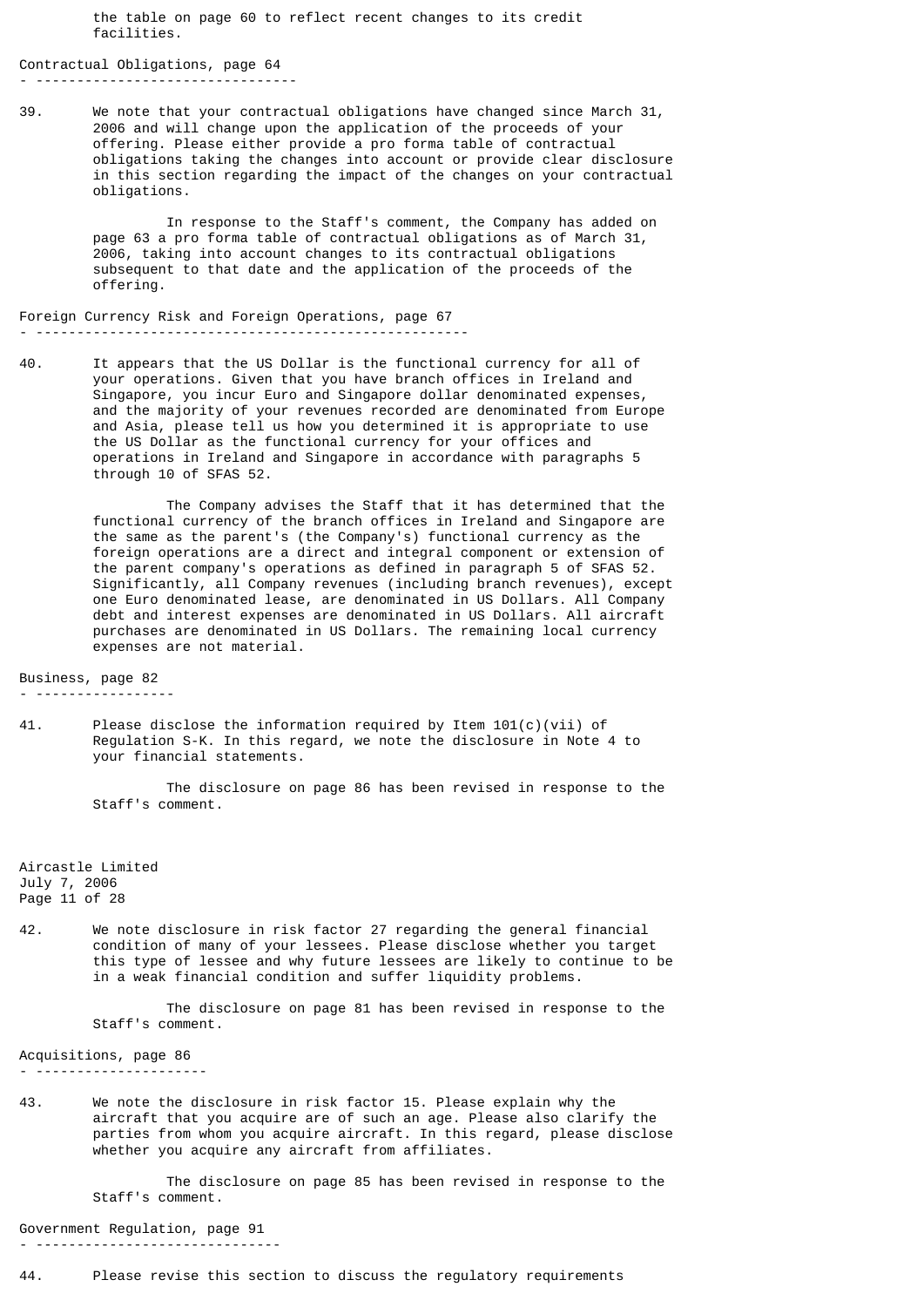disclosed in risk factor 23.

 The disclosure on page 90 has been revised in response to the Staff's comment.

Management, page 92 - -------------------

45. It appears that you may be a "controlled company" under the NYSE rules and will be exempt from certain corporate governance rules. If applicable, please revise this section to discuss the impact of this exemption on your corporate governance. In addition, please add a risk factor discussing the risks of being exempt from these corporate governance requirements.

> Although the Company may qualify as a "controlled company" under the rules of the New York Stock Exchange (the "NYSE"), the Company nonetheless intends to comply, upon completion of the offering, with the corporate governance requirements of the NYSE which are applicable to companies that do not qualify as a "controlled company."

Directors and Executive Officers, page 92 - -----------------------------------------

46. Please identify each officer and director that is an affiliate of Fortress.

> The affiliation of each officer and director with Fortress is indicated in the biographies contained on pages 89 through 91 of the prospectus.

Aircastle Limited July 7, 2006 Page 12 of 28

47. We note that Mr. Ueberroth will become a director of your company prior to the completion of your offering. We also note that Mr. Ueberroth did not sign your registration statement. Please file his consent to be named in your registration statement. See Rule 438 of Regulation C.

> The consent of Mr. Ueberroth to be named in the prospectus has been filed as exhibit 99.1 to the Registration Statement.

Board of Directors, page 94

- ---------------------------
- 48. We note the disclosure in the fifth sentence. Please provide this information as of the completion of your offering.

 The Company supplementally informs the Staff that as of the date of this letter it is still finalizing the composition of its board of directors. The Company will revise the Registration Statement to provide this information as of the completion of this offering in a subsequent amendment to the Registration Statement.

49. We note the disclosure in the last sentence. Please identify your independent directors.

Please see the Company's response to Comment No. 50.

Committees of the Board of Directors, page 94 - ---------------------------------------------

50. We note the disclosure in the third paragraph that you intend to elect at least three members to your board of directors who are independent. Once these persons have been chosen or nominated to become directors, please provide all of the information required by Item 401(a) of Regulation S-K, as well as the consents required by Rule 438 of Regulation C.

> The Company supplementally informs the Staff that as of the date of this letter it is still finalizing the composition of its board of directors, including the independent directors. The Company will revise the Registration Statement to provide the information requested by Comment Nos. 49 and 50 as required by Item 401(a) of Regulation S-K.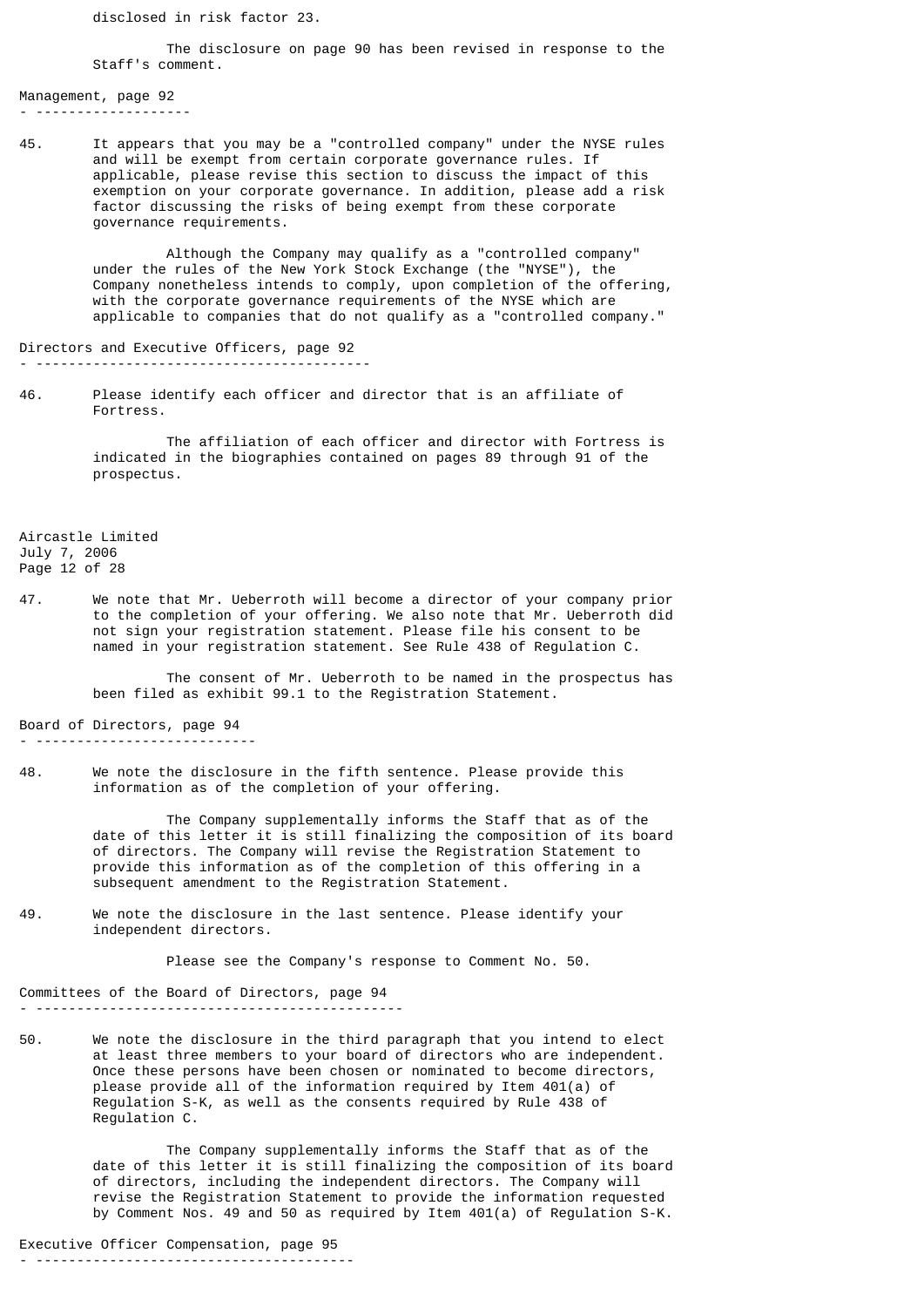51. Please disclose the information required by Item 402(d) of Regulation  $S-K$ .

> The Company had no outstanding options or SARs outstanding as of December 31, 2005. As a result, disclosures pursuant to Item 402(d) are not applicable to the Company.

Aircastle Limited July 7, 2006 Page 13 of 28

Certain Relationships and Related Party Transactions, page 103 - --------------------------------------------------------------

52. Please disclose whether you have procedures for reviewing and pre-approving transactions between you and your directors, executive officers, and affiliates.

> The Company supplementally informs the Staff that as of the date of this letter it is still considering whether to implement a policy. If a policy is adopted, the Company will disclose the procedures in an amendment.

Other Transactions with Fortress, page 105

- ------------------------------------------

53. We note the disclosure in the first two paragraphs. Please disclose whether you will continue to have these services performed by Fortress after your offering.

> The disclosure on page 104 has been revised in response to the Staff's comment.

54. We note the disclosure in the last paragraph. Please file the letter of intent as an exhibit to your registration statement. See Item  $601(b)(10)(ii)(A)$  of Regulation S-K.

 The Company has filed the letter of intent as exhibit 10.25 to the Registration Statement.

Description of Share Capital, page 117

- --------------------------------------

55. Please revise the first sentence of the introductory paragraph to clarify that this section summarizes the material provisions of your charter documents, and not merely certain provisions of your charter documents.

> The disclosure on page 115 has been revised in response to the Staff's comment.

56. We note the statement in the second sentence of the introductory paragraph that the summaries are not complete. A summary by its nature is not complete. This language suggests that you have not summarized the material provisions of your charter documents. Please revise to delete this statement.

> The disclosure on page 115 has been revised in response to the Staff's comment.

57. Please delete the statement in the second sentence of the introductory paragraph that the summaries are qualified by reference to your charter documents, as your statement is inconsistent with Rule 411 of Regulation C.

> The disclosure on page 115 has been revised in response to the Staff's comment.

Aircastle Limited July 7, 2006 Page 14 of 28

Certain Provisions of Bermuda Law, page 120 - -------------------------------------------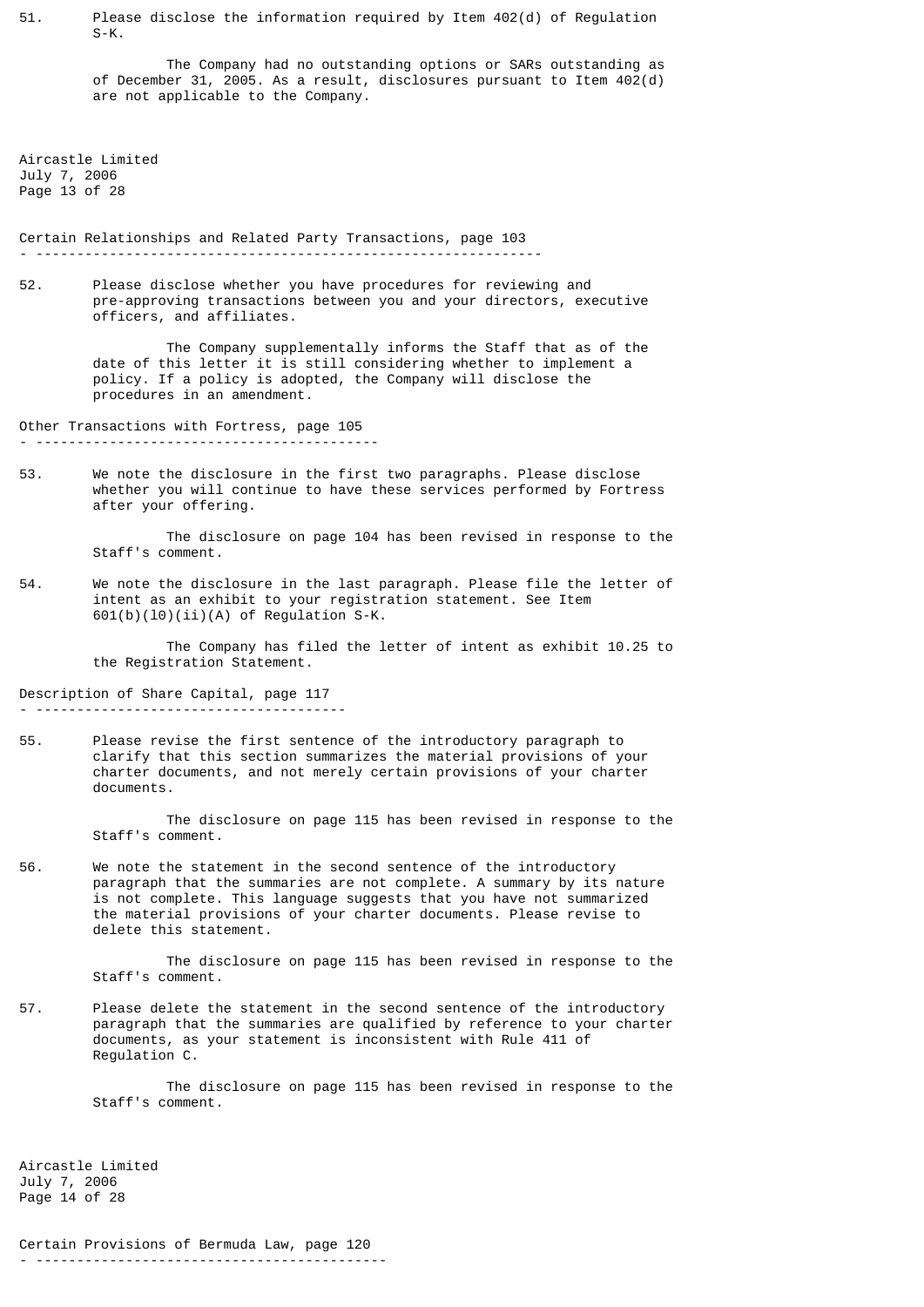58. We note the disclosure in the first sentence of this section. Please provide us with a copy of the "designation."

> The Company is submitting to you supplementally as Annex B, a copy of the designation referred to in Comment No. 58.

Differences in Corporate Law, page 121 - --------------------------------------

59. Please revise the second sentence of the first paragraph of this section to clarify that this section summarizes the material differences in the laws.

> The disclosure on page 119 has been revised in response to the Staff's comment.

60. We note the statement in the last sentence of the first paragraph of this section that the summaries "do not address every applicable all aspects of Bermuda law that may be relevant to us and our shareholders, or all aspects of Delaware law which may differ from Bermuda law." A summary by its nature does not address every aspect of the matter and this statement suggests you have not summarized the material differences in the laws. Please delete this statement.

> The disclosure on page 119 has been revised in response to the Staff's comment.

Lock-Up of our Common Shares, page 128 - --------------------------------------

61. Please disclose the "certain exceptions" referenced in the first sentence of the first paragraph of this section.

> The disclosure on pages 127-128 has been revised in response to the Staff's comment.

62. Please disclose the percentage of each of the outstanding and the issuable shares of your common stock that will be subject to the lock-up agreements.

> The disclosure on page 127 has been revised in response to the Staff's comment.

63. Please briefly describe those factors that the representatives may likely consider in determining to release shares. Please also discuss whether the representatives have any current intention to release shares from the lock-up agreements.

> The disclosure on page 127 has been revised in response to the Staff's comment.

Aircastle Limited July 7, 2006 Page 15 of 28

Bermuda Tax Considerations, page 130

- ------------------------------------

64. We note the disclosure in the second sentence of this section. Please provide us with a copy of the "assurance."

> The Company is submitting to you supplementally as Annex C, a copy of the assurance referred to in Comment No. 64.

Underwriting, page 137

- ----------------------

65. We note the disclosure in the last bullet point of the second full paragraph on page 140. You must disclose all material factors with respect to determining your offering price. Please revise accordingly.

> The disclosure on page 140 has been revised in response to the Staff's comment.

66. We note the disclosure in the third full paragraph on page 140. This disclosure is too vague. You must identify each underwriter having a material relationship with your company and state the particular nature of that relationship. Please revise to be more specific.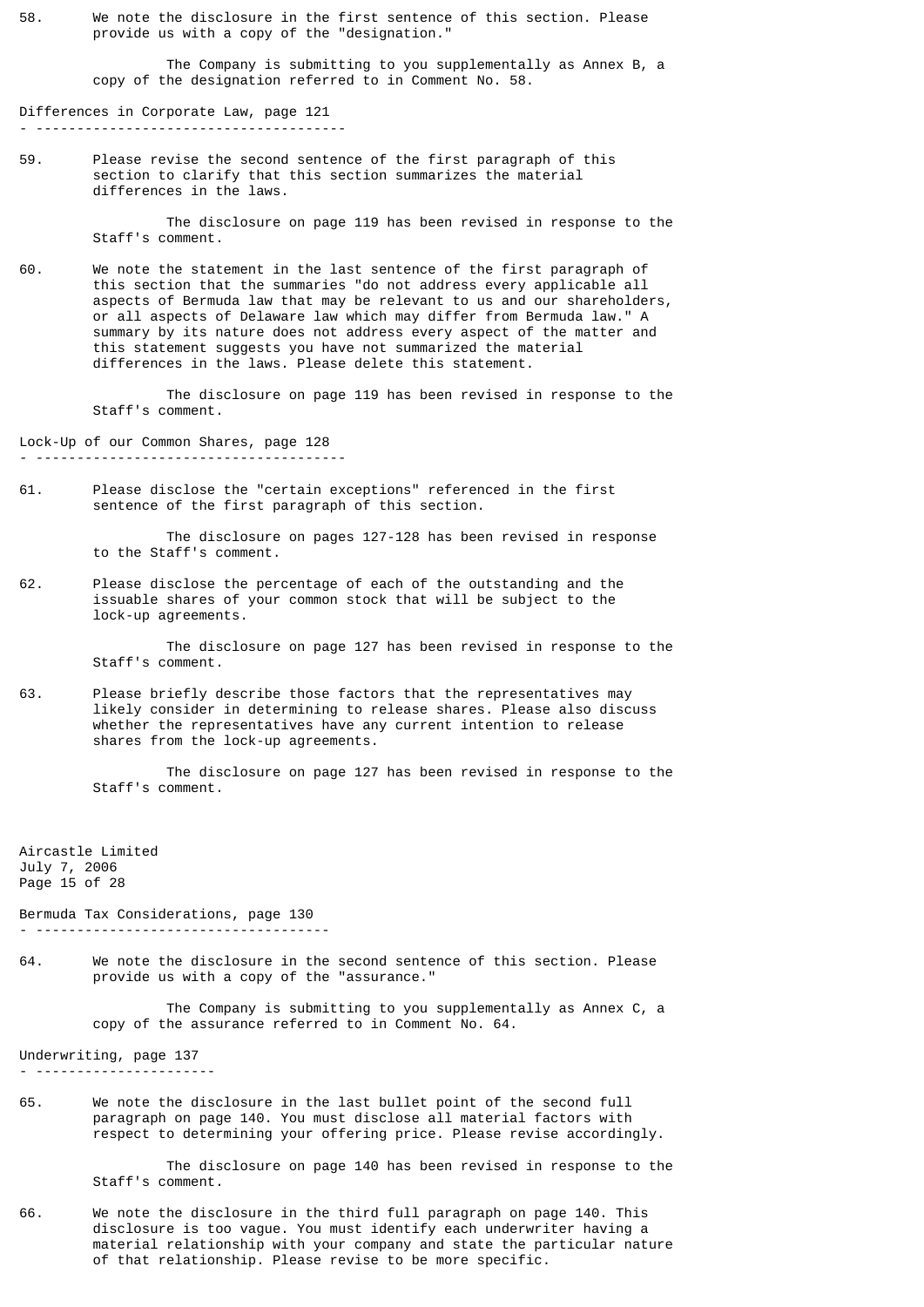The disclosure on page 140 has been revised in response to the Staff's comment.

Where You Can Find More Information, page 144 - ---------------------------------------------

67. Please delete the third sentence of the first paragraph of this section. In this regard, we note that the disclosure in your prospectus regarding any contract, agreement, or other document should be materially complete.

> The disclosure on page 144 has been revised in response to the Staff's comment.

Financial Statements

- --------------------

General

- -------

68. Please also present pro forma financial information for the 2005 fiscal year and most recent interim period giving effect to your offering and related transactions, including the debt repayments and any dividends to be paid from the proceeds. See SAB Topic 1:B.3. The denominator used in computing pro forma EPS should not include common shares to be used for general corporate purposes. Please disclose how you computed each amount presented. Please also disclose that common shares to be used for general corporate purposes were not included in this pro forma information.

Aircastle Limited July 7, 2006 Page 16 of 28

> The Company has included pro forma financial information and related notes in its financial statements in response to the Staff's comment.

69. Please include a reconciliation in table format between the historical and pro forma weighted average shares used in computing basic and diluted EPS. Please provide this reconciliation in a note to your pro forma financial statements. Please also disclose any shares not included for anti-dilution reasons.

> The Company has included a reconciliation table in the notes to its pro forma financial statements in response to the Staff's comment.

Financial Statements for the Year Ended December 31, 2005 - ---------------------------------------------------------

General

- -------

70. Please provide a schedule for your valuation and qualifying accounts, which should include information related to your allowances for receivable amounts; otherwise, tell us where this information is provided. Refer to Rule  $12-09$  of Regulation S-X.

> The Company advises the Staff that, based on the guidance in Regulation S-X Rule 4-02, the schedule for valuation and qualifying accounts need not be provided for immaterial activities and balances for allowance for receivables. The allowance for receivables at December 31, 2004 was \$108. Increases in the allowance for receivables were \$24,110 and decreases in the allowance for receivables were (\$17,201) resulting in a balance of \$7,017 at March 31, 2006. As such the schedule was omitted.

Notes to Financial Statements

- -----------------------------

Note 2. Summary of Significant Accounting Policies - ---------------------------------------------------

71. During the year ended December 31, 2005, you incurred \$30.5 million in capital expenditures in connection with improvements made to your aircraft, including major overhauls. Please disclose how you account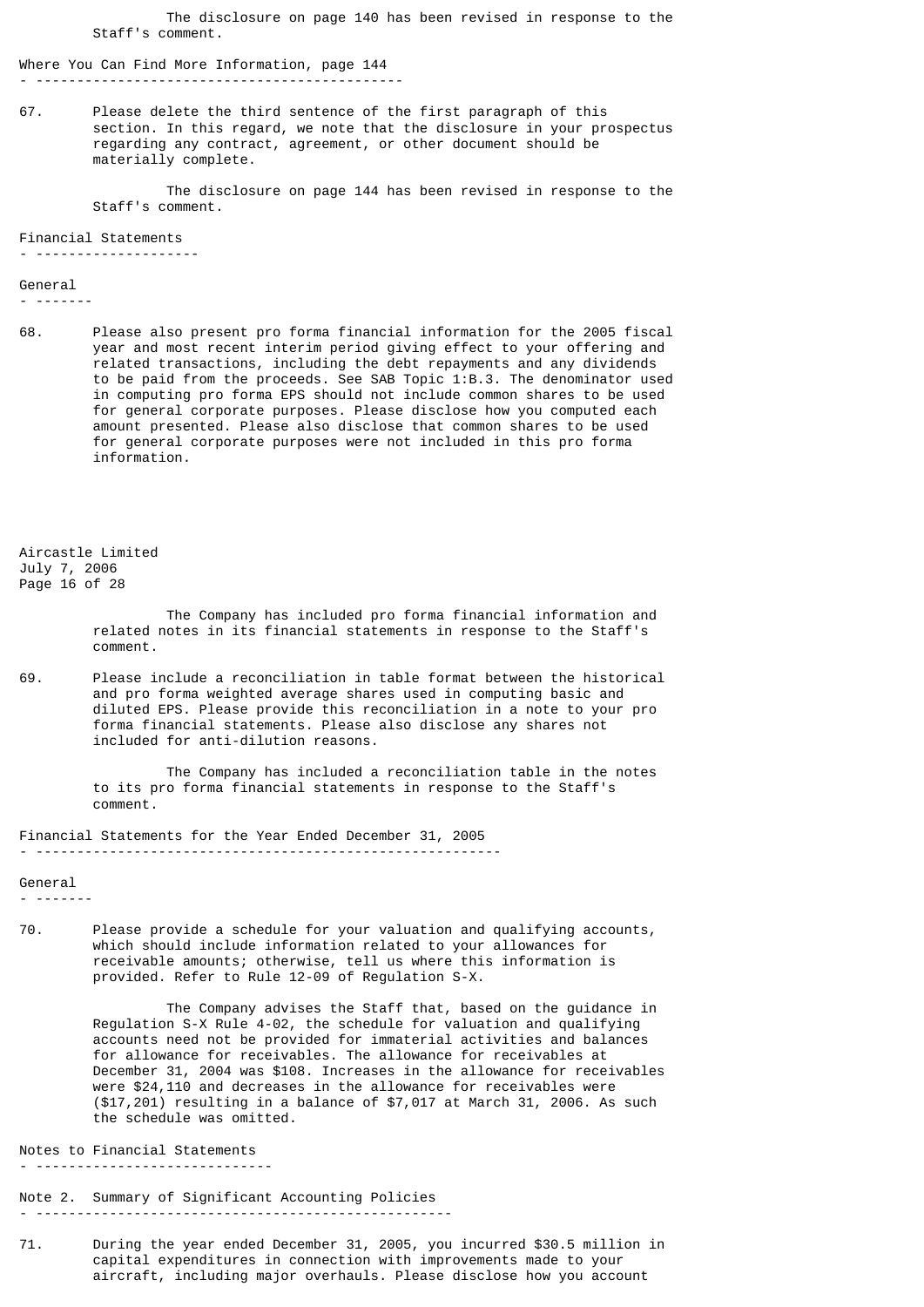for costs related to major improvements, including major overhaul costs.

 The disclosure on pages F-15 and F-16 has been revised in response to the Staff's comment.

72. Please disclose your accounting policy related to repairs, maintenance, and overhauls. Specifically address when amounts are capitalized and expensed, and how you determine which accounting treatment is appropriate.

> The disclosure on pages F-15 and F-16 has been revised in response to the Staff's comment.

73. Please disclose your accounting policy related to lease acquisition costs.

Aircastle Limited July 7, 2006 Page 17 of 28

> The disclosure on page F-15 has been revised in response to the Staff's comment.

Flight Equipment Held for Lease, page F-8

- -----------------------------------------
- 74. You state that lessee specific modifications are capitalized and depreciated over the life of the related lease and included in other assets. Please address the following related to these amounts:
	- o Please disclose the amounts capitalized at December 31, 2005 and March 31, 2006;
	- o Please tell us the nature of these lessee specific modifications;
- o Please tell us how you determined it is appropriate to record these modifications as an asset on your financial statements; and
	- o Please disclose whether you are treating these amounts as lease incentives in accordance with FTS 88-1.

 The disclosures on pages F-15, F-16 F-20 and F-37 have been revised in response to the Staff's comment.

 The Company advises the Staff that lease acquisition costs consisted primarily of \$775,382 of flight equipment installed on the aircraft. Flight equipment installed on the aircraft at the request of the current lessee is capitalized and amortized into expense over the life of the initial lease, assuming no renewals in accordance. Examples of flight equipment are additional avionics and reconfiguration of the aircraft cabin.

 Prepaid lease incentive costs consisted of \$442,529 of cash incentive paid to a lessee. The cash incentive paid to a lessee is capitalized and amortized into revenue over the life of the initial lease, assuming no renewals, in accordance with FTB 88-1.

75. Please disclose whether you assume lease renewals in your determination of lease term in accordance with paragraph 5.f. of SFAS 13 for purposes of amortizing lease specific modifications and lease premiums.

> The disclosure on pages F-15 and F-16 has been revised in response to the Staff's comment.

76. Please disclose how you account for (a) step rent provisions and escalation clauses and (b) capital improvement funding and other lease concessions, which may be present in your leases. In addition, paragraph 5.n. of SFAS 13, as amended by SFAS 29, discusses how lease revenues that depend on an existing index or rate, such as the consumer price index or the prime interest rate, should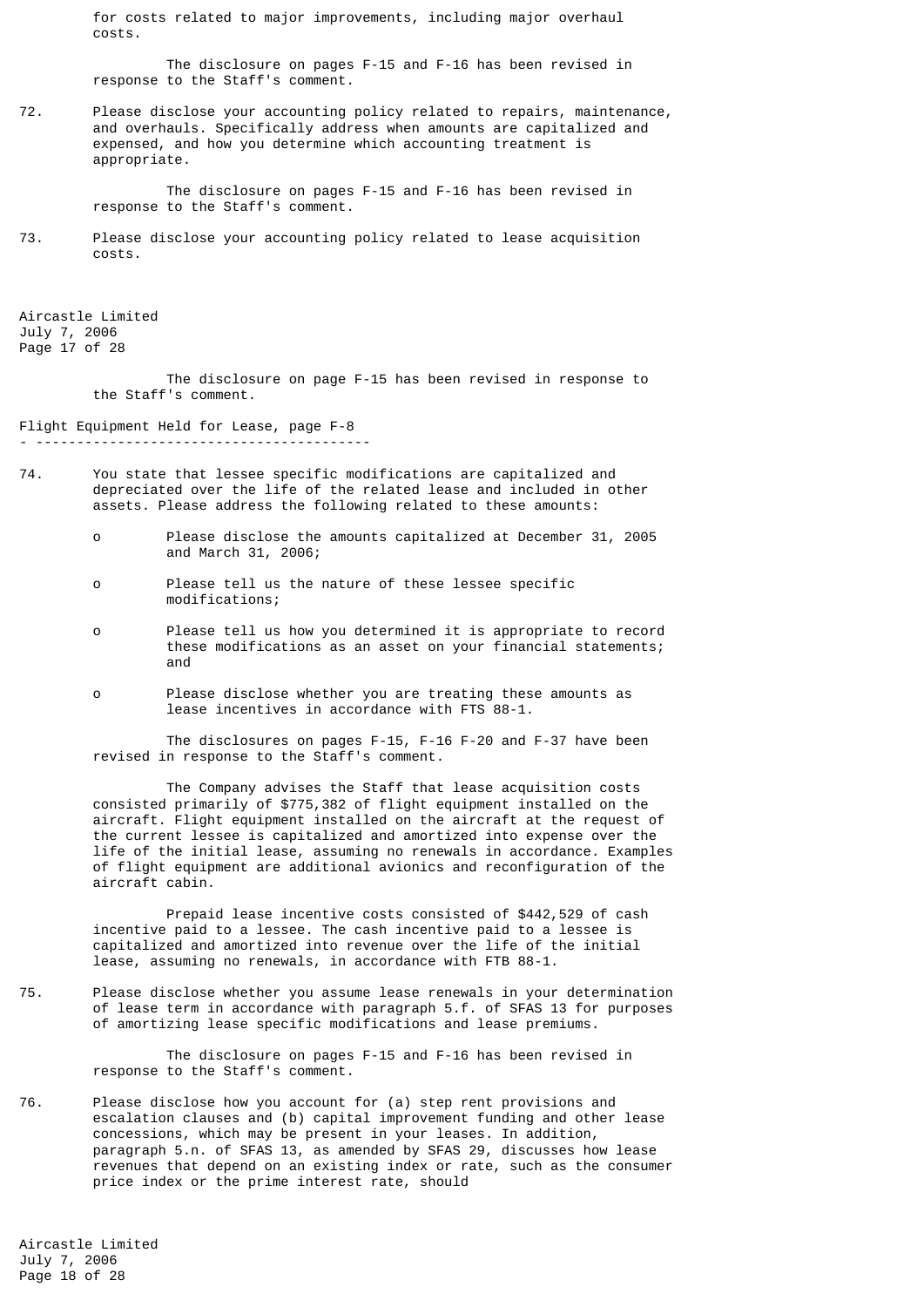be initially included in your minimum lease revenues. If, as we assume, each of these items is included in computing your minimum lease revenues and the minimum lease revenues are recognized on a straight-line basis over the minimum lease term, the note should so state. If our assumption is incorrect, please tell us how you considered the provisions in SFAS 13 and FTB 88-1 in reaching the conclusions you did regarding your accounting treatment.

 The disclosure on page F-18 has been revised in response to the Staff's comment.

 The Company advises the Staff that it has three types of rental provisions; (1) fixed rate leases, (2) floating rate leases and (3) step rent leases. Fixed rate leases and step rent leases are recognized on a straight-line basis over the term of the lease. Floating rate leases are indexed to LIBOR and rents are adjusted prospectively for 6-month periods. For determination of the lease as an operating lease under FAS 13, the floating rate lease is included in the minimum lease payments using LIBOR at inception of the lease to calculate the minimum lease payments. For recognition of revenue under FAS 13 and in accordance with SAB 104, revenues are recognized on a straight-line basis over the period the floating rentals are fixed and accruable.

 The Company advises the Staff that it has no capital improvement funding and no rental escalation clauses in its leases. Please see the Company's responses to Comment Nos. 71-73 for a discussion of other lease concessions.

Note 4. Lease Rental Revenue and Flight Equipment Held for Lease, page F-12 - ----------------------------------------------------------------------------

77. Please provide a general description of your leasing arrangements, including the original terms, renewal periods, and other typical provisions of your lease arrangements. Please disclose the amount of contingent rent recorded for each period presented. Refer to paragraphs 23 (b) and (c) of SFAS 13.

> The disclosure on page F-18 has been revised in response to the Staff's comment.

> > The Company advises the Staff that it has no contingent rents.

Note 13. Shareholders' Equity, Share Based Payments and Earnings (Loss) Per Share, page F-18 - ------------------------------------------------------------------------

- 78. Please provide us with an analysis of all equity issuances since January 1, 2006. These issuances should include the grants of restricted shares made to employees in February and March 2006, the purchases of restricted shares by executive officers in April 2006, and the purchases of common shares by employees and a director in May 2006. For each transaction:
	- o identify the parties, including any related parties;

Aircastle Limited July 7, 2006 Page 19 of 28

- o the nature of the consideration; and
- o the fair value and your basis for determining the fair value.
	- Indicate whether the fair value was contemporaneous or retrospective.
	- o To the extent applicable, reconcile the fair values you used for equity transactions to the fair value indicated by the anticipated IPO price.

 For equity transactions in which you and your board of directors estimated the fair value, please provide us with a detailed explanation of the significant factors, assumptions, and methodologies used in determining fair value. We will not be able to complete our evaluation of your response until the IPO range has been disclosed.

Please see the schedule entitled "Shareholder Transactions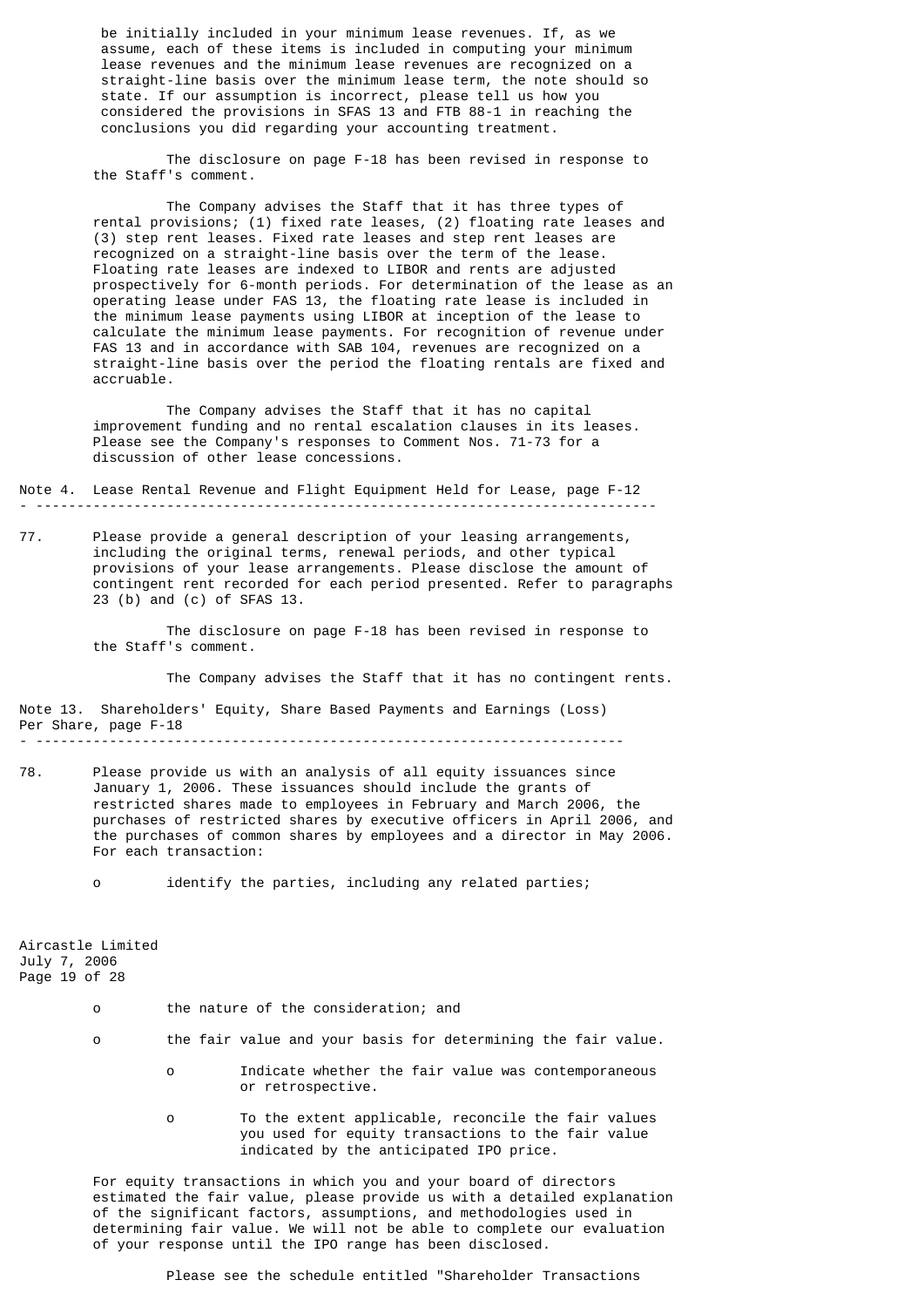January to May 2006" attached hereto as Exhibit A for an analysis of all equity issuances since January 1, 2006 and a detailed explanation of the significant factors, assumptions and methodologies used in determining the fair value.

 The Company supplementally informs the Staff that, subject to additional analysis and market conditions, the IPO range is estimated to be \$19-22 per share.

 The fair value of the shares purchased was determined based on a valuation performed by management of the Company and approved by the Board of Directors. The valuation involved projecting the Company's earnings through the date of the anticipated IPO to develop an estimated annualized rate of earnings and annualized earnings and dividends per share based on the following:

- a) The Company projected its aircraft assets in the amount of \$1,674.0 million by taking its existing owned aircraft at March 2006 in the amount of \$966.0 million plus \$608 million of estimated aircraft purchases with signed purchase agreements and letters of intent plus an assumed \$100 million acquisition rate for new deals starting in June 2006.
- b) July revenue was projected based on the aircraft assets owned as of July 2006 resulting in a projected monthly lease rent of \$19.4 million plus interest on investments of \$1.0 million for a total of \$20.4 million of total revenue for the month of July.
- c) Based on the July monthly revenues, the Company calculated its annualized revenues in the amount of \$244.8 million.

Aircastle Limited July 7, 2006 Page 20 of 28

- d) Taking into account our annual depreciation expense of aircraft assets, our annual interest expense as adjusted for the proceeds of the IPO, and our annual cash selling, general and administration expenses, the Company estimated its projected adjusted net income to be \$72.2 million.
- e) The Company projected its outstanding shares by taking its March 2006 outstanding shares in the amount of 44.4 million minus the return of capital and shares to Fortress in the amount of 3.7 million shares plus 0.3 million of shares purchased by employees and a director plus 9.9 million of shares issued in the IPO resulting in a projected 50.9 million of shares outstanding at July 2006.
- f) The Company calculated its earnings per share by taking the projected adjusted net income of \$72.2 million divided by the projected 50.9 million shares outstanding to arrive at annualized \$1.42 earnings per share.
- g) The Company calculated the implied share price at the IPO by multiplying the annualized \$1.42 EPS by an estimated P/E ratio of 14.3x, which equates to a yield of 7%.
- 79. Please provide more detailed disclosures regarding each equity transaction during each period presented including, but not limited to, the following:
	- o The reason for the issuance;
	- o The consideration received by you, if any;
	- o The fair value of the securities issued;
	- o Number of shares granted;
	- o Exercise price;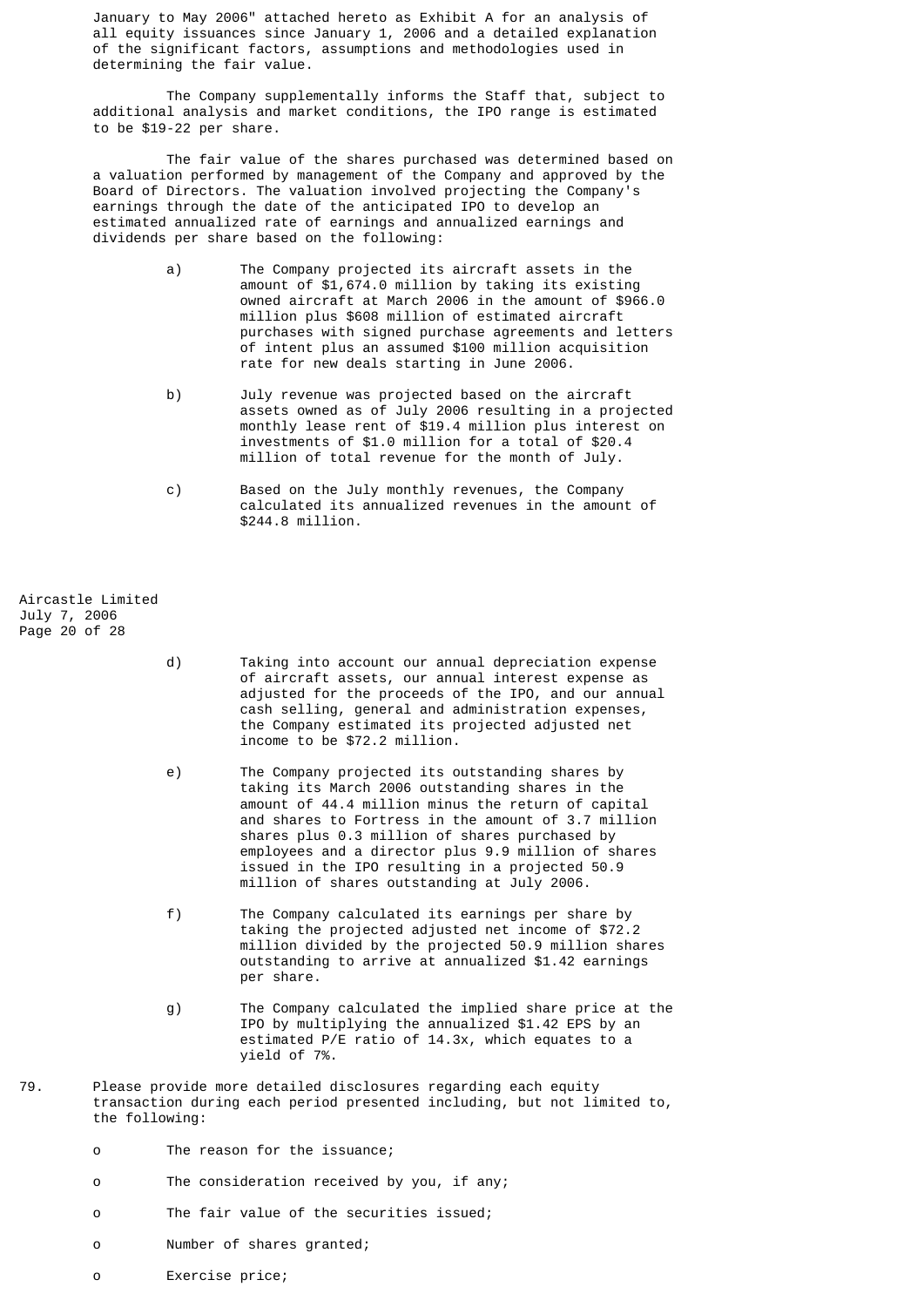- o Fair value of common stock;
- o The existence of any conversion or redemption features;
- o Whether the valuation used to determine the fair value of the equity instruments was contemporaneous or retrospective; and
- o If the valuation specialist was a related party, indicate as such.

Aircastle Limited July 7, 2006 Page 21 of 28

> The disclosures on pages F-14, F-27, F-29, F-31, and F-40 have been revised in response to the Staff's comment. The following table outlines the applicable disclosures by page reference:

|              | Disclosures:                                                                                                                                                    | F-14 F-27 F-29a F-29b                                       |  |  | F-31     | $F - 40$ |  |
|--------------|-----------------------------------------------------------------------------------------------------------------------------------------------------------------|-------------------------------------------------------------|--|--|----------|----------|--|
|              | o The reason for the Yes Yes Yes Yes Yes Yes See<br>issuance;                                                                                                   |                                                             |  |  | $F - 32$ |          |  |
|              | o The consideration Yes Yes Yes Yes Yes Yes Yes<br>received by you, if any                                                                                      |                                                             |  |  |          |          |  |
|              |                                                                                                                                                                 |                                                             |  |  |          |          |  |
|              | o Number of shares See F-19 Yes Yes Yes Yes Yes Yes<br>granted;<br>.                                                                                            |                                                             |  |  |          |          |  |
|              | 0 Exercise price; $N/A$ $N/A$ $N/A$ $N/A$ $N/A$ $N/A$ $N/A$                                                                                                     |                                                             |  |  |          |          |  |
|              | o Fairvalue.of.common N/A Yes Yes N/A Yes Yes<br>stock;                                                                                                         |                                                             |  |  |          |          |  |
|              | o The existence of any $N/A$ N/A N/A N/A N/A N/A N/A<br>conversation or<br>redemption features;                                                                 |                                                             |  |  |          |          |  |
|              | o Whether the valuation M/A Yes Yes N/A Yes Yes<br>used to determine the<br>fair value of the<br>equity instruments was<br>contemporaneous or<br>retrospective; |                                                             |  |  |          |          |  |
|              | $\Omega$<br>specialist was a<br>related party,<br>indicate as such.                                                                                             |                                                             |  |  |          | Yes      |  |
|              | (b) Refers to disclosure of shareholder purchases.<br>Aircastle Limited                                                                                         |                                                             |  |  |          |          |  |
| July 7, 2006 | Page 22 of 28                                                                                                                                                   |                                                             |  |  |          |          |  |
|              | Note 10. Comprehensive Income, page F-34                                                                                                                        |                                                             |  |  |          |          |  |
| 80.          | The amount disclosed as other comprehensive income at the bottom of the<br>table appears to really be comprehensive income. Please revise or<br>advise.         |                                                             |  |  |          |          |  |
|              | the Staff's comment.                                                                                                                                            | The disclosure on page F-42 has been revised in response to |  |  |          |          |  |
|              | Note 14. Segment Information, page F-35                                                                                                                         |                                                             |  |  |          |          |  |
| 81.          | Please disclose the types of expenses and income amounts not allocated<br>to reportable segments for each period presented. Specifically address                |                                                             |  |  |          |          |  |

interest income amount should or should not be allocated to reportable

how you differentiate whether depreciation, other expenses, and

segments. See paragraphs 31 and 32 of SFAS 131.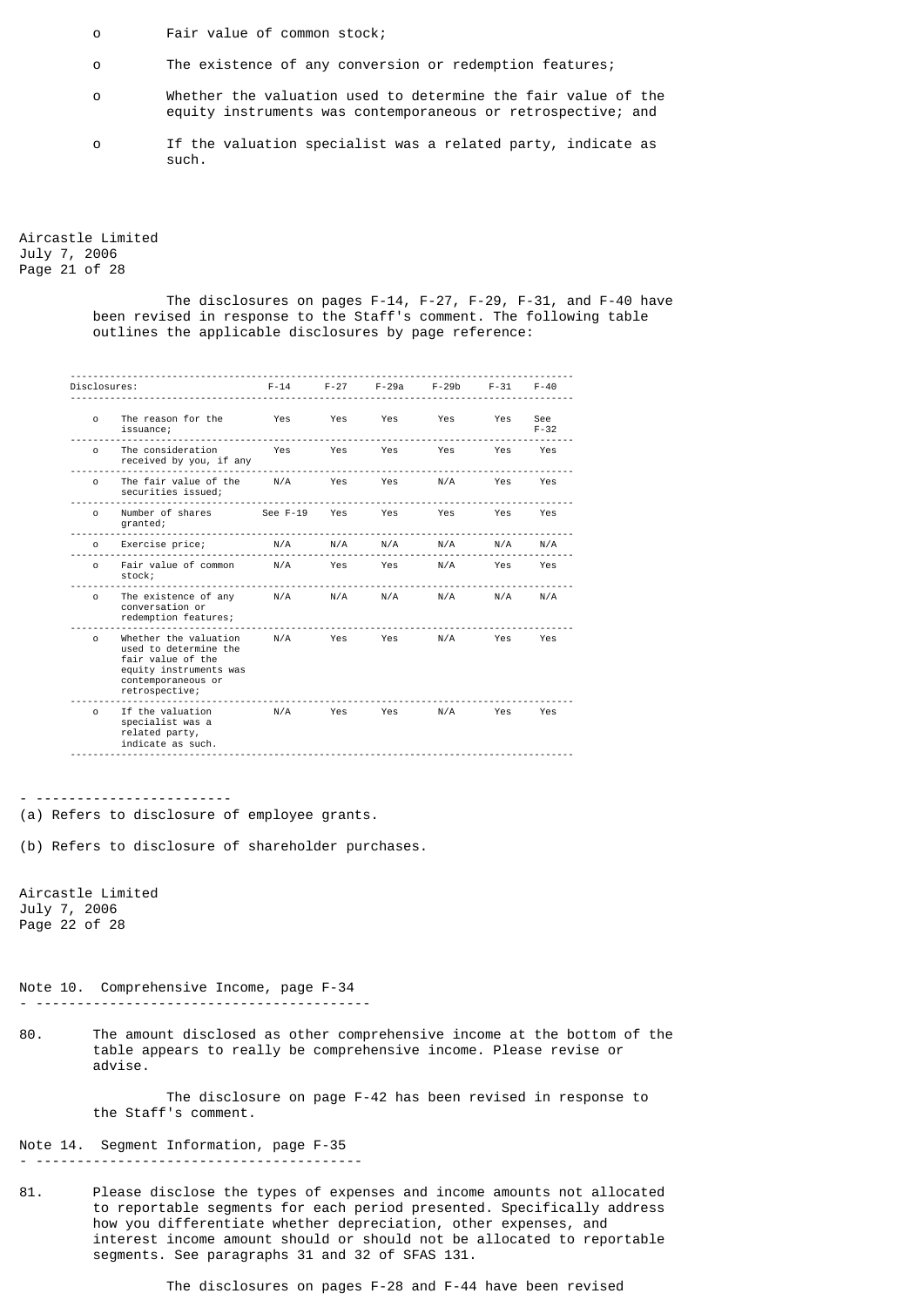in response to the Staff's comment.

Financial Statements for the Three Months Ended March 31, 2006

- --------------------------------------------------------------

General

- -------

82. Please address the comments above in your interim financial statements, as applicable.

> The disclosures with respect to the Company's interim financial statements have been revised, where applicable, in response to the Staff's comment.

Statements of Cash Flows, page F-26 - -----------------------------------

83. In Note 2 on page F-8 you state that restricted cash and cash equivalents consists primarily of maintenance deposits received from lessees pursuant to the terms of various lease agreements and rent collections held in lockbox accounts pursuant to our credit facilities. In light of this, please tell us the nature of the line item described as restricted cash from disposition of flight equipment held for sale, and how you determined it was appropriate to classify this as cash flows from investing activities in accordance with paragraph 17 of SFAS 95.

> The disclosure on page F-37 has been revised in response to the Staff's comment.

 The Company advises the Staff that it believes the classification of the proceeds of the sale of the aircraft represent an investing activity as described in paragraph 16c of SAS No. 95 as opposed to operating or financing activities. In this instance, under the terms of the related credit facility the proceeds from the

Aircastle Limited July 7, 2006 Page 23 of 28

 sale of the aircraft of \$57,157 million were initially deposited into a restricted cash account from which the lender withdrew the required debt repayments of \$36,666 million. However, due to the timing of the transaction the balance of \$20,325 million was retained in the restricted cash account until April 2006 when it was transferred to an unrestricted operating cash account. Accordingly, the Company presented the net activity in the restricted cash account as an investing activity as it does not represent an operating activity as described in paragraph 23 of SFAS No. 95 as the proceeds related to the sale of an aircraft which is an investing activity. The restricted cash activity related to this specific transaction is of a different nature than the activities underlying the change in the restricted cash and cash equivalents reflected in the operating activities section of the Company's statement of cash flows. The Company believes this presentation allows the reader to understand the change in the total restricted cash account for the three month period ended March 31, 2006.

Part II - Information Not Required In Prospectus, page II-1 - -----------------------------------------------------------

Item 15. Recent Sales of Unregistered Securities, page II-2 - ------------------------------------------------------------

84. Please provide us with a detailed analysis of the availability of the exemption in Rule 701 under the Securities Act with respect to the transactions set forth under the heading "Stock Option Grants and Grants of Restricted Shares."

> The Company's grants and sales of restricted shares in 2006 were made in reliance on Rule 701 of the Securities Act, as the Company was not subject to the reporting requirements of Section 13 or 15(d) of the Securities Exchange Act of 1934 at the time the share grants and share sales were made pursuant to our 2005 Equity Incentive Plan, a copy of which was made available to each recipient of common shares in connection with the transactions, and the aggregate sales price (or fair market value of the grants) of the common shares issued during any consecutive 12-month period in reliance of Rule 701 did not exceed 15%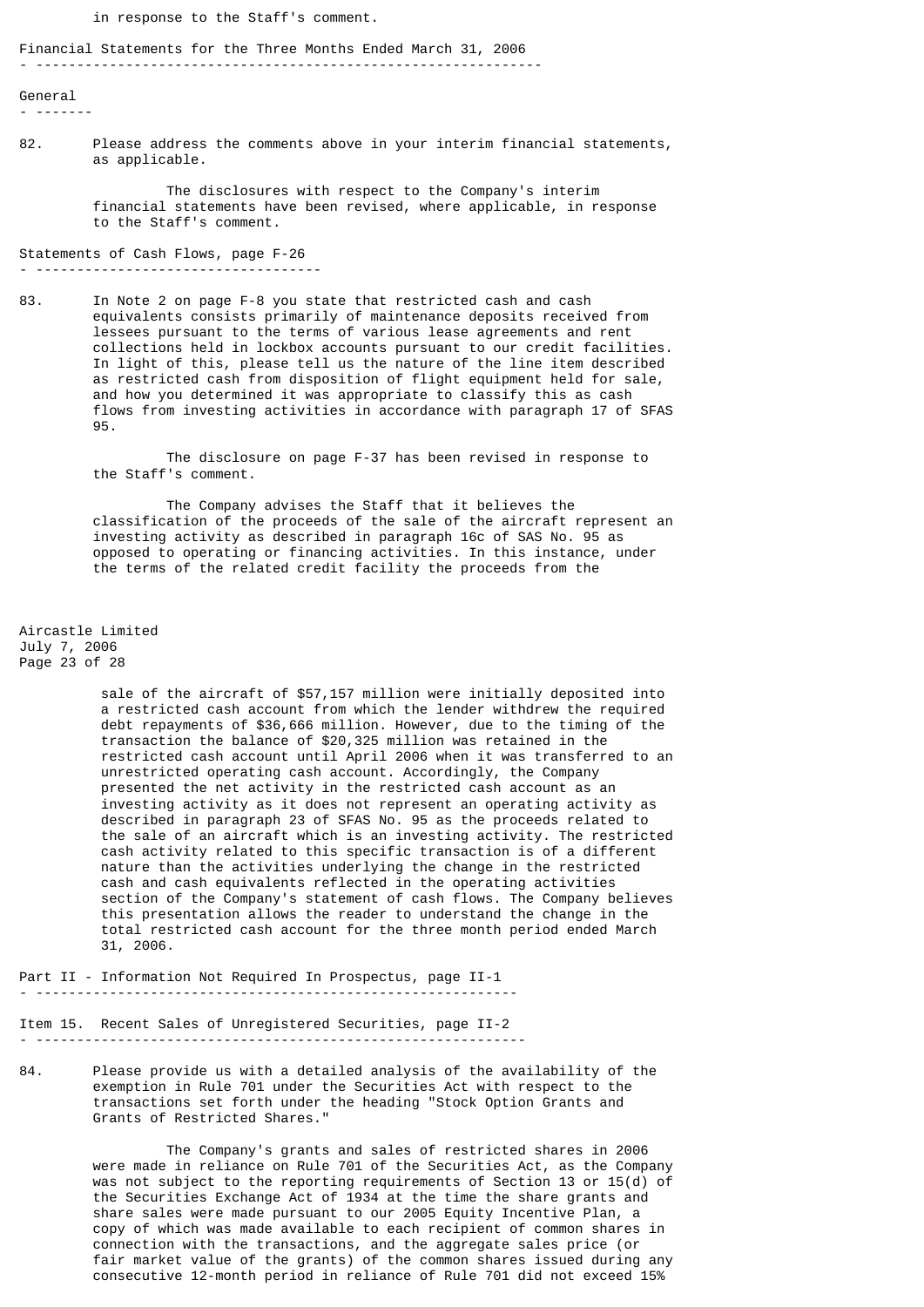of our total assets, measured as of our most recent balance sheet date.

Item 16. Exhibits and Financial Statement Schedules, page II-3 - ---------------------------------------------------------------

85. Please file as promptly as practicable each exhibit required by Item 601 of Regulation S-K, in particular Exhibits 1.1 and 5.1. These exhibits and any related disclosure are subject to review and you should allow a reasonable period of time for our review prior to requesting acceleration.

> The Company has filed certain additional exhibits to the Registration Statement as part of Amendment No. 1. The Company will file all of the remaining exhibits, including the opinion required by Item 601(b)(5) of Regulation S-K and the underwriting agreement, prior to requesting acceleration of the effectiveness of the Registration Statement and to give the Staff sufficient time to review the exhibits once filed.

Aircastle Limited July 7, 2006 Page 24 of 28

Signatures, page II-6

- ---------------------

86. Your registration statement must also be signed by your chief accounting officer or controller. Please revise accordingly.

> The Registration Statement has been signed by the Chief Accounting Officer in response to the Staff's comment.

> > \* \* \* \* \*

 Please contact the undersigned at (212) 735-3050 should you require further information or have any questions.

Very truly yours,

Joseph A. Coco

cc: Mr. David Walton General Counsel c/o Aircastle Advisor LLC 300 First Stamford Place, 5th Floor Stamford, CT 06902

> Edward F. Petrosky J. Gerard Cummins Sidley Austin LLP 787 Seventh Avenue New York, NY 10019

Aircastle Limited July 7, 2006 Page 25 of 28

> EXHIBIT A ---------

 AIRCASTLE LIMITED Shareholder Transactions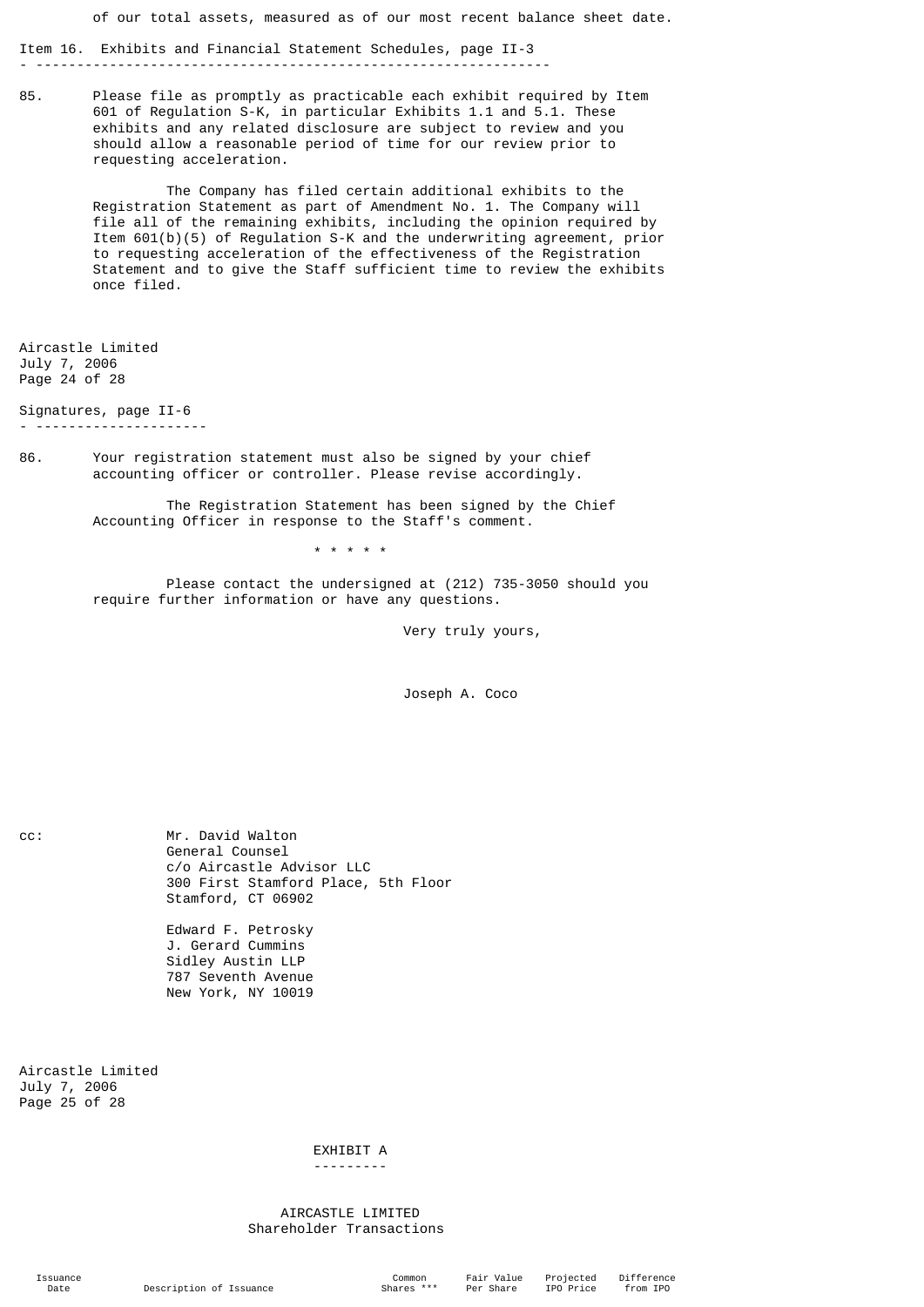| February 2006            | Issuance of restricted shares granted<br>to employees in 2006 | 407,500 | \$20.25 | \$20.25 | \$0.00 |
|--------------------------|---------------------------------------------------------------|---------|---------|---------|--------|
| March 2006               | Issuance of restricted shares granted<br>to employees in 2006 | 5,000   | \$20.25 | \$20.25 | \$0.00 |
| May 2006                 | Issuance of restricted shares<br>purchased by employees       | 77,000  | \$20.25 | \$20.25 | \$0.00 |
| May 2006                 | Issuance of restricted shares<br>purchased by a direct        | 200,000 | \$20.25 | \$20.25 | \$0.00 |
| Balances at May 30, 2006 |                                                               | 689,500 |         |         |        |

| Issuance<br>Date         | Fair Value of<br>Transaction | Determination       | Consideration                        |
|--------------------------|------------------------------|---------------------|--------------------------------------|
| February 2006            | \$8,251,875                  | Retrospective*      | Employment service                   |
| March 2006               | 101,250<br>\$                | Retrospective*      | Employment service                   |
| May 2006                 | \$1,559,250                  | Contemporaneously** | \$10 per share of cash consideration |
| May 2006                 | \$4,050,000                  | Contemporaneously** | \$5 per share of cash consideration  |
| Balances at May 30, 2006 | \$13,962,375                 |                     |                                      |

## Footnotes

- ----------

- As disclosed in footnote 8 in the March 31, 2006 Unaudited Consolidated Financial Statements, the fair value of the restricted shares granted in 2006 was determined based on a retrospective valuation performed by management of the Company and approved by the Board of Directors. The valuation involved projecting the Company's earnings through the date of the anticipated IPO to develop an estimated annualized rate of earnings and annualized earnings and dividends per share. Key assumptions used in developing the projection included expected monthly acquisition volume through the anticipated IPO date, leverage and interest costs, revenues from new aircraft acquisitions and the growth of selling, general and administrative expenses.
- As disclosed in foonote 8 in the March 31, 2006 Unaudited Consolidated Financial Statements, the fair value of the shares purchased was determined based on a contemporaneous valuation performed by management of the Company and approved by the Board of Directors. The valuation involved projecting the Company's earnings through the date of the anticipated IPO to develop an estimated annualized rate of earnings and annualized earnings and dividends per share. Key assumptions used in developing the projection included expected monthly acquisition volume through the anticipated IPO date, leverage and interest costs, revenues from new aircraft acquisitions and the growth of selling, general and administrative expenses.
- \*\*\* As disclosed in footnote 13 in the December 31, 2005 Consolidated Financial Statements, excludes 372,500 restricted shares granted in 2005 that were issued in February 2006 of which 347,500 were granted in first half of 2005 and 25,000 shares were granted on July 5, 2005 under various employment contracts accounted for under FAS 123R. The fair value of the restricted shares granted in 2005 was determined to be \$8.50 per share based on a retrospective valuation performed by an unrelated valuation specialist. The valuation relied on observed equity investments made by the Shareholders, adjusted to reflect the lack of marketability of the shares granted to employees. Excludes 3,693,200 shares purchased in February 2006 at \$10 per share in accordance with the Second Amended Sharehoulders' Agreement.

Aircastle Limited July 7, 2006 Page 26 of 28

 ANNEX A -------